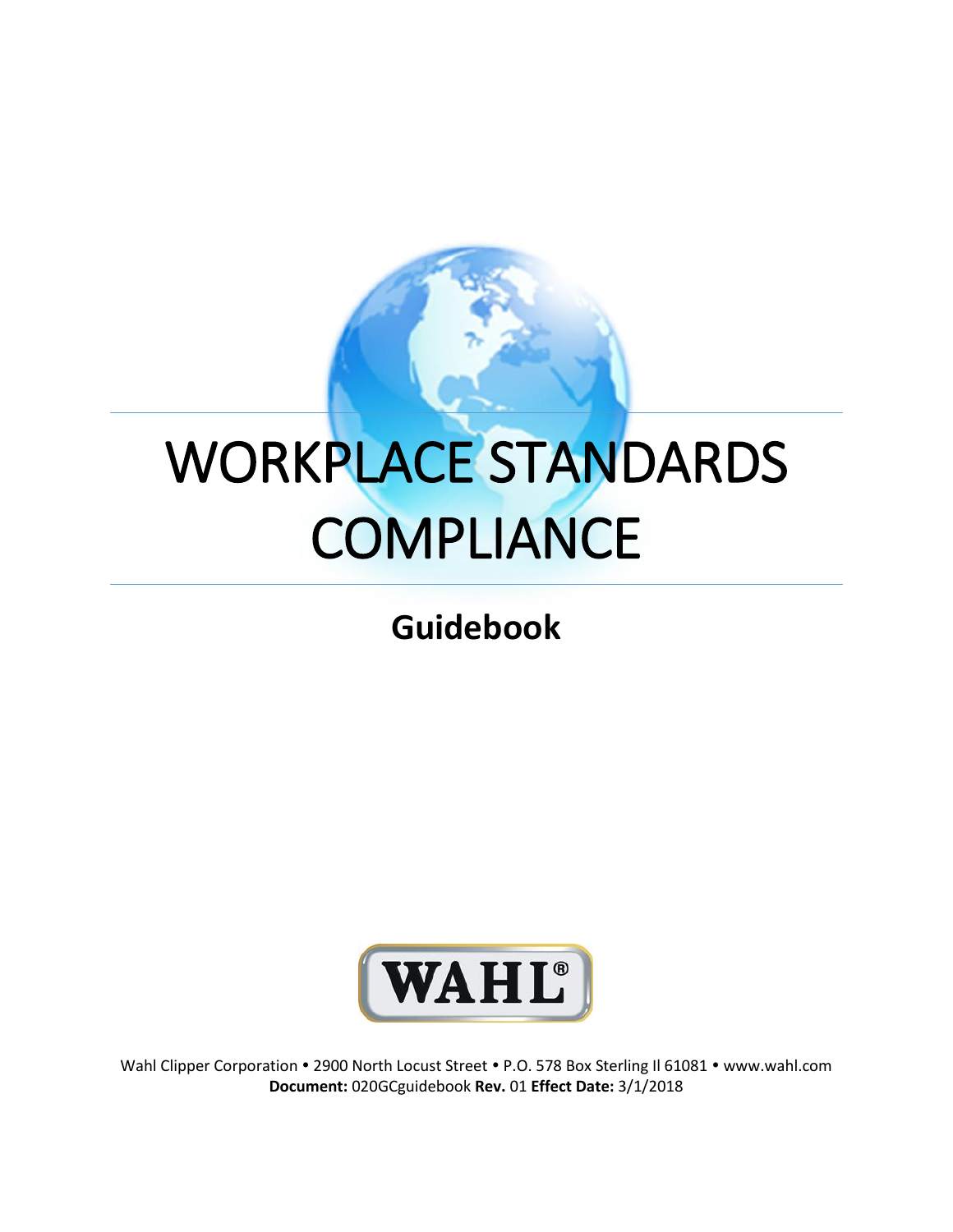## **Table of Contents**

#### **Requirements**

#### **Appendix**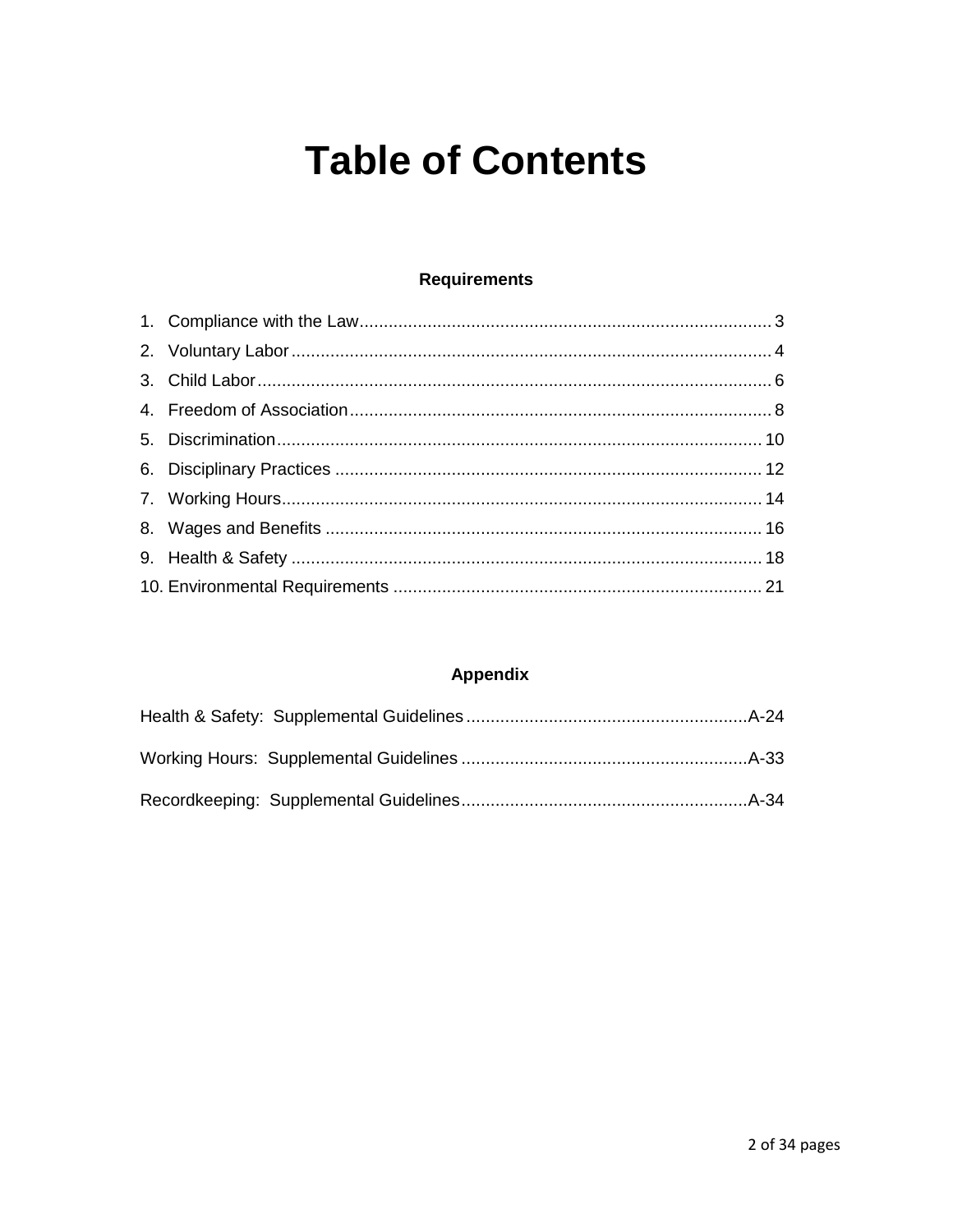## REQUIREMENT 1: Compliance with the Law

#### **Key Requirements**

Compliance with the Law requires that all vendor and factory partners:

Know all applicable legal requirements and the requirements of this Program.

Track legal and regulatory changes specifically relating to minimum wage, working hours, holidays, benefits, child labor, health and safety, forced labor, harassment or abuse, discrimination, freedom of association, environment, and factory security.

Ensure that the factory operate in compliance with the law and the requirements of this Program.

#### **Indicators of Noncompliance**

- Willful violation of the law or requirements of the Wahl Clipper Workplace Standards.
- Systemic violations of the law or requirements of this Program.
- Unfamiliarity with legal or Program requirements.
- Isolated or technical legal violations.

- The factory identifies and maintains copies or summaries of all applicable local laws.
- Factory maintains all necessary records and required permits related to the operation of the factory.
- Factory designates management representative(s) to have responsibility for ensuring that the factory complies with its legal obligations and the requirements of the Wahl Clipper Workplace Standards.
- The factory cooperates with enforcement officials responsible for reviewing compliance practices.
- The factory periodically reviews work rules and employment handbook to ensure that they comply with current law.
- The vendor/factory periodically monitors compliance.
- The factory conducts training on legal as well as the Wahl Workplace Standard requirements with appropriate staff. The factory ensures that its rules and employee handbook comply with the law and the Wahl Workplace Standard.
- Finally, the factory promptly takes remedial and disciplinary action for any unethical/illegal conduct.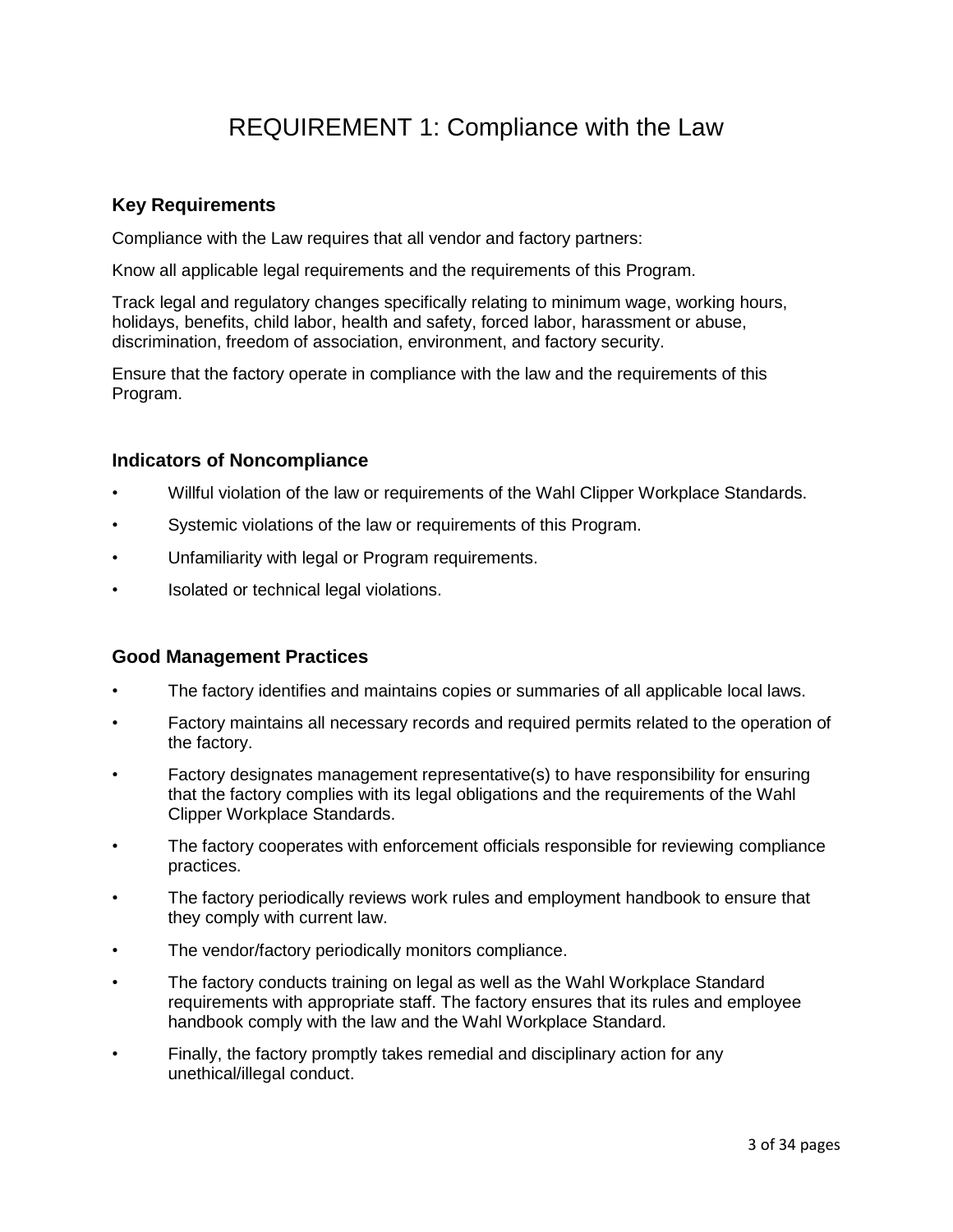## REQUIREMENT 2: Voluntary Labor

#### **Key Requirements**

Forced/Slave Labor, Human Trafficking strictly prohibits the use of indentured, bonded, prison labor, or any other practices that create an unreasonable legal or practical limitation on a worker's ability to leave his/her employment. This requirement stipulates that vendor and factory partners adhere to the following:

- Factories may not create unreasonable legal or practical limitations on a worker's ability to leave his/her employment at their own discretion. Examples include 1) a labor contract that requires the payment of "excessive" fees upon entering employment, or 2) the payment of a penalty upon termination of a labor contract.
- Fees associated with a labor contract may not be more than the amount legally permitted by the applicable law of the host or home country. In the absence of such law, fees may not be substantially above the prevailing market rate.
- Bonded labor where work is done to pay off a debt is strictly prohibited. This is still prevalent in parts of South Asia where migrant workers are forced to take on the burden of repayment of debt through labor.
- Factories must provide an individual locker for each worker to store personal items which may include:
	- original government-issued identification, passport, work permit or other personal documents.
- Compulsory overtime is considered forced labor (please refer to: Working Hours). The factory may not impose unreasonable restrictions on worker movement in the factory and, where applicable, the factory compound or worker dormitories.
- Workers are free to refuse to perform certain tasks that the worker believes to be hazardous without penalty of termination.

#### **Indicators of Noncompliance**

- Involuntary and/or uncompensated labor.
- Workers imprisoned/locked in factory.
- Use of bonded, indentured, or prison laborers.
- Withholding a worker's original government-issued identification, passport or work permit, even if the worker has provided written consent.
- Required and excessive overtime hours. All overtime must be voluntary.
- Withholding worker wages or deposits until completion of the contract.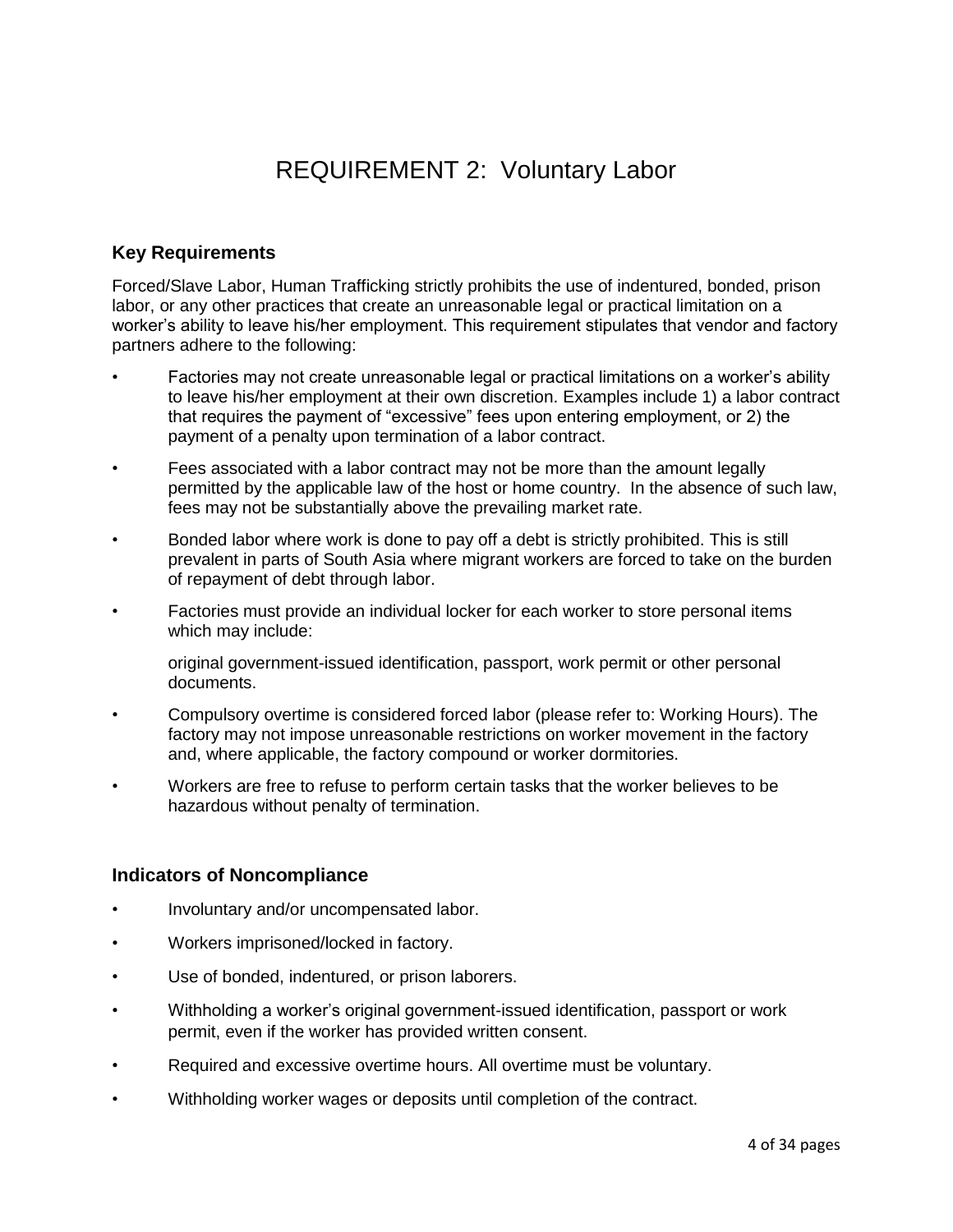- Unreasonable restrictions on movement.
- Contracts for migrant workers are less favorable than those provided to local workers. Supervisors use their position of power to intimidate or threaten workers
- Female migrant workers are threatened with unfavorable contract terms unless they accept the sexual advances of a supervisor/manager.

- The factory establishes a written set of instructions for all subcontractors and labor recruiters which prohibits the use of forced labor, trafficked persons, or slave labor.
- Factory management eliminates all unreasonable restrictions on the movement of workers in the factory and dormitories.
- Labor contracts do not contain penalties for terminating employment.
- All workers are voluntarily present. No workers are imprisoned or locked in the factory.
- No policies exist which restrict the workers' right to leave whether that is the end of shift or to terminate employment.
- No locked gates or doors are used which prevent workers from exiting.
- The factory should pay all costs related to hiring migrant workers, including recruitment and travel fees.
- The factory provides lockers for each worker to store personal property, original government-issued identification, passport, or work permit.
- If migrant workers are part of the workforce, supervisors are provided training in professionally and fairly managing a culturally diverse workforce. Migrant workers are provided with basic needs including items for daily hygiene, and the ability to regularly communicate with their family in their home country.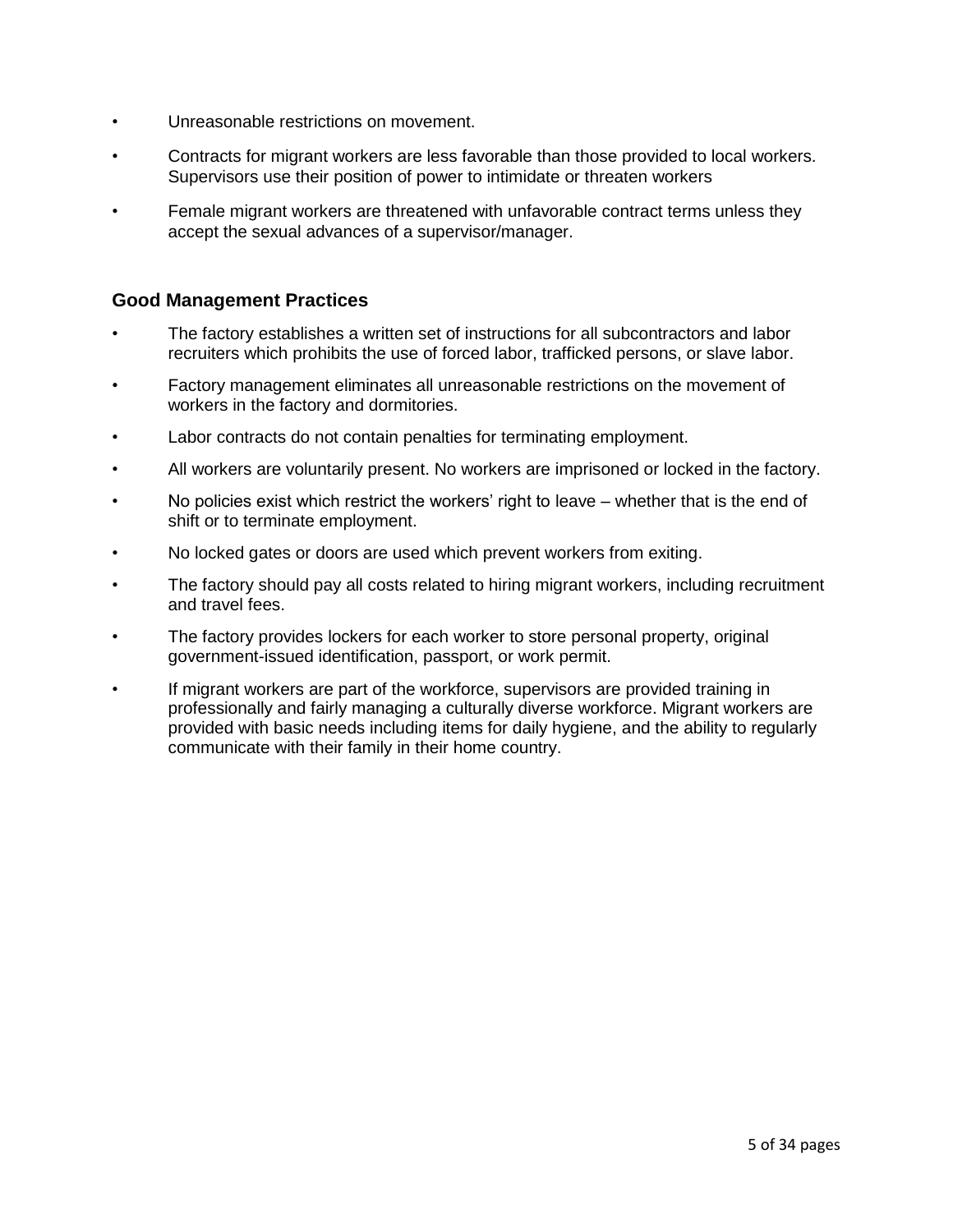## REQUIREMENT 3: Child Labor

#### **Key Requirements**

Child Labor sets the expectation that all vendor and factory partners:

- Comply with all applicable laws governing minimum working age. If set at or below 15, then no one under 15 is permitted to work. If set above 15, then no one under the age established by law may work in the factory.
- Comply with all legal restrictions placed on "young workers." In many countries, these restrictions include the number of overtime hours, hazardous work and/or night work, as well as a medical fitness certificate and/or annual medical checkup.
- Take all necessary precautions to ensure that workers under the age of 18 are protected from working conditions likely to endanger their health, safety or welfare.

#### **Indicators of Noncompliance**

- Use of workers under the host countries' legal minimum age.
- Minors or "Young Workers" (workers under 18 years of age) working in hazardous positions, past legal limits or in violation of applicable law.
- Historical child labor (i.e., workers hired prior to legal working age).
- Children present in the factory but not working (except in approved separated childcare facilities).
- Insufficient hiring procedures to ensure compliance.
- Incomplete or missing age documentation records verifying the age of all workers at the date of hire.

- The factory has hiring policies and procedures that ensure that the minimum age of workers corresponds to all local laws and Wahl Clipper Corporation Workplace Standards.
- The age of each worker is verified prior to his or her employment.
- Updated personnel files are maintained for each worker. Such files have copies of basic worker information such as an identification card, birth certificate, passport or other documentation. In countries where official documents are not available, the factory must use an appropriate and reliable method of assessment, which must be documented. (see A-29)
- Factory maintains a list of workers who by age are restricted to certain hours and operations. The factory ensures that these workers are not working beyond the restricted hours or in hazardous positions.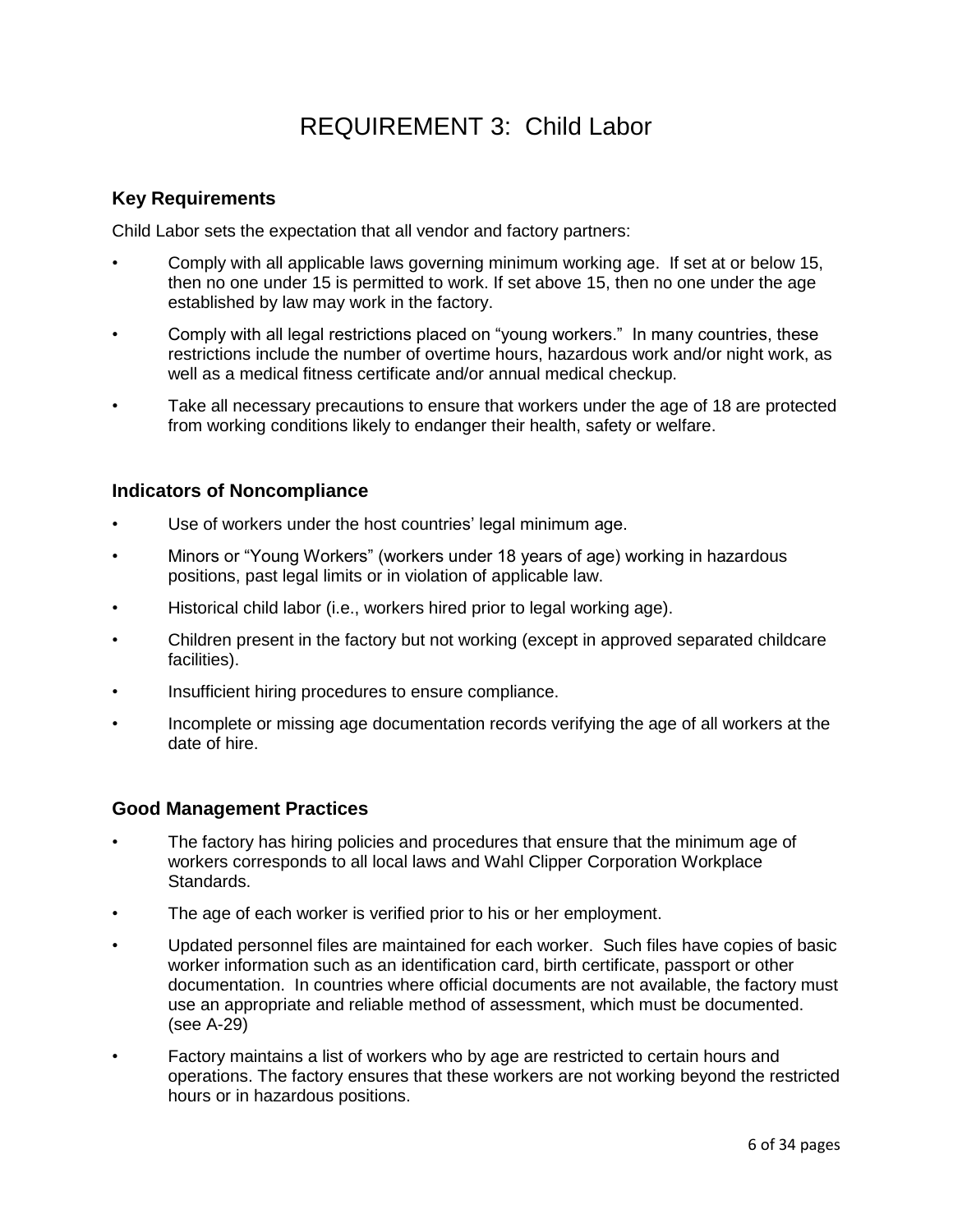- The factory creates production line(s) with young workers with limited hours and nonhazardous duties.
- The factory encourages young workers to attend night classes and participate in educational programs.
- When employed at night, factory ensures safe transportation for young workers and provides opportunities for adequate rest.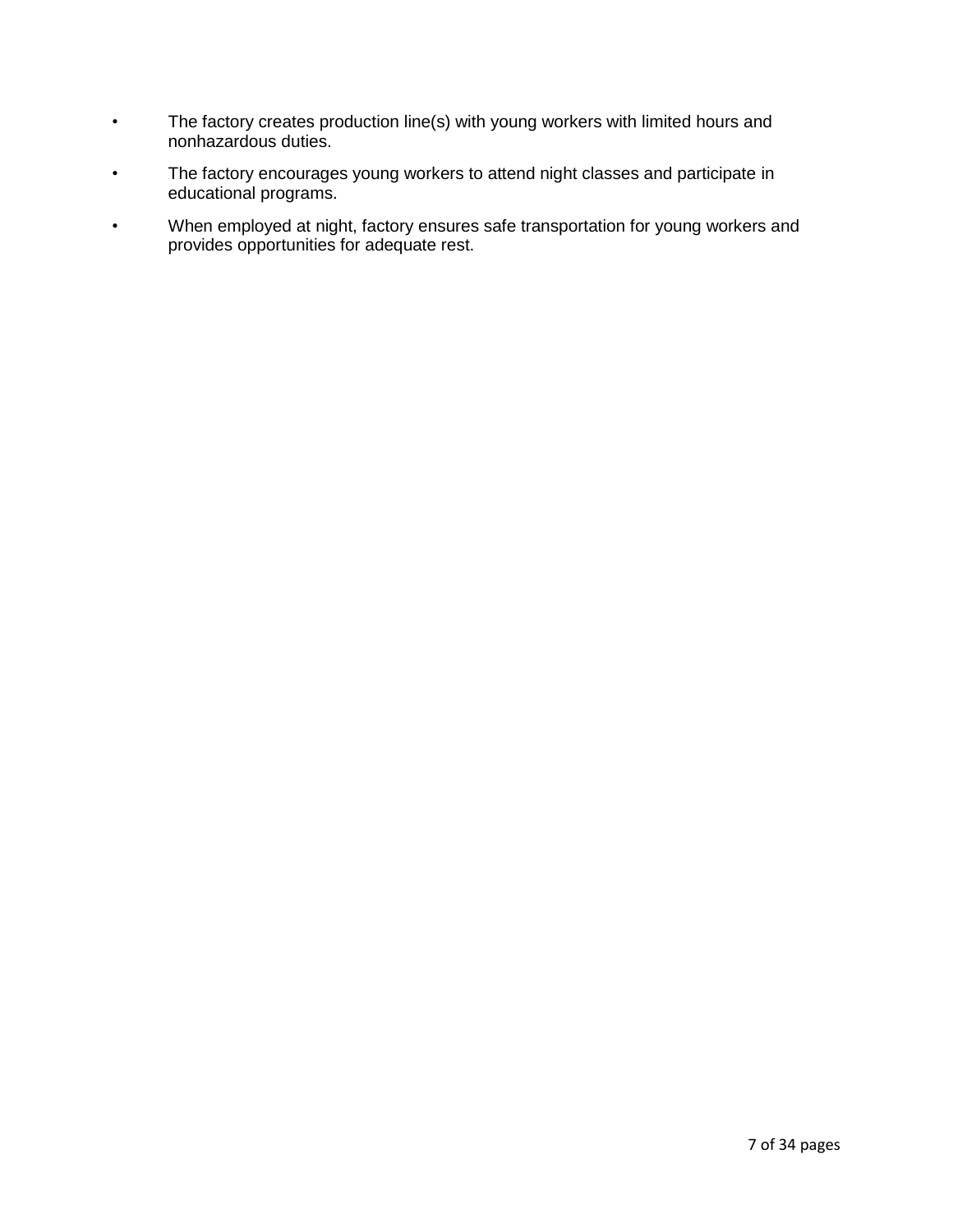## REQUIREMENT 4: Freedom of Association

#### **Key Requirements**

Freedom of Association ensures workers are free to organize and join legal workers' organization without discrimination or interference and to engage freely in collective negotiations to regulate the terms and conditions of employment.

This Program requirement prohibits vendor and factory partners from:

- Worker discrimination for engaging in collecting bargaining activities and other worker committees.
- Unlawfully interfering with workers' ability to exercise their right to associate or join legal organizations of their own choosing.
- Threatening, disciplining, punishing, or firing workers because they exercise this right.
- Refusing to hire workers because of their associations.
- Affirmatively seeking the assistance of state entities to interfere with this right.
- Participating in "blacklisting" of union organizers by providing their names and details of their activities to other employers, or to employers' associations.

When attempting to form a union, workers are not permitted to:

- Coerce other workers to join a union and/or participate in organizing activities.
- Advocate union organization in a time, place or manner that interferes with individual workers' rights not to participate in union activities.
- Coerce management to accept agreements advocated by workers or unions.
- Engage in organizing efforts in a manner that interferes with other workers' ability to perform their duties, except under a legally recognized work stoppage.
- Engage in organizing efforts that intimidate other workers.

In countries where only state-approved workers' organizations are permitted, Wahl Clipper Corporation vendors and factories:

- Are not required to recognize illegal workers' organizations.
- Should not, to the greatest degree possible, permit direct government interference in workers' right to associate.
- Should seek to find appropriate and legal mechanisms through which workers can effectively express workplace concerns to management. These include: developing labor-management committees, making space for informal workers' groups to meet, or conducting employee surveys to promote harmonious, productive workplace conditions.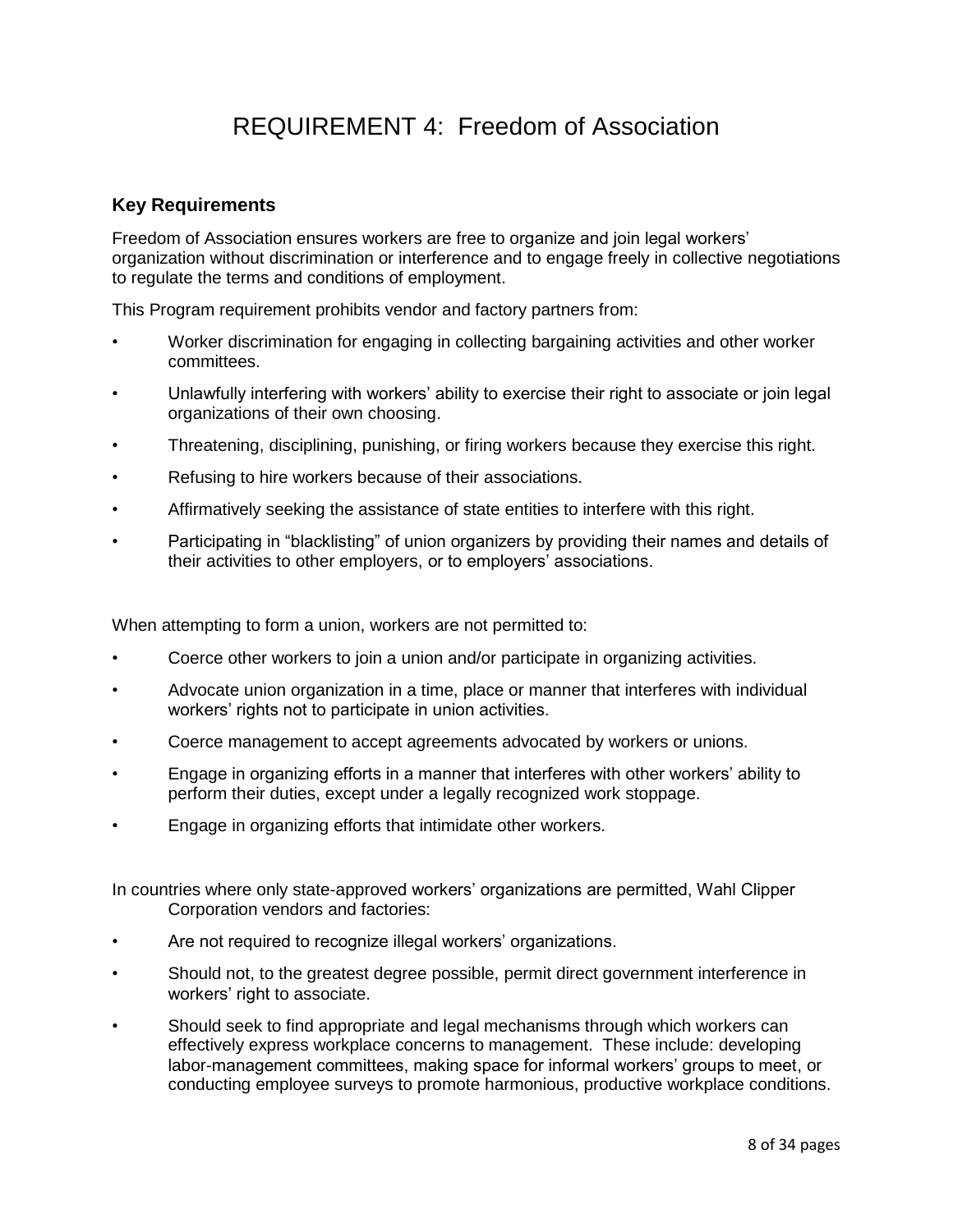#### **Indicators of Noncompliance**

- Actively interfering with worker attempts to organize.
- Policy of refusing employment to union members.

- Providing workers the right to associate freely and to bargain collectively.
- The factory has a written policy which states that workers have the right to lawfully form unions or similar organizations which give them the opportunity to address worker grievances and workplace issues collectively.
- The factory does not discriminate, penalize, threaten, restrict or interfere with workers choosing to lawfully form or join unions or associations.
- The factory recognizes and bargains in good faith with legally formed unions.
- The factory implements systems to establish better worker and management relations such as Health and Safety Committees.
- The factory has formal communication channels such as suggestion boxes so that workers have opportunities to raise issues of concern and to have those issues addressed by management.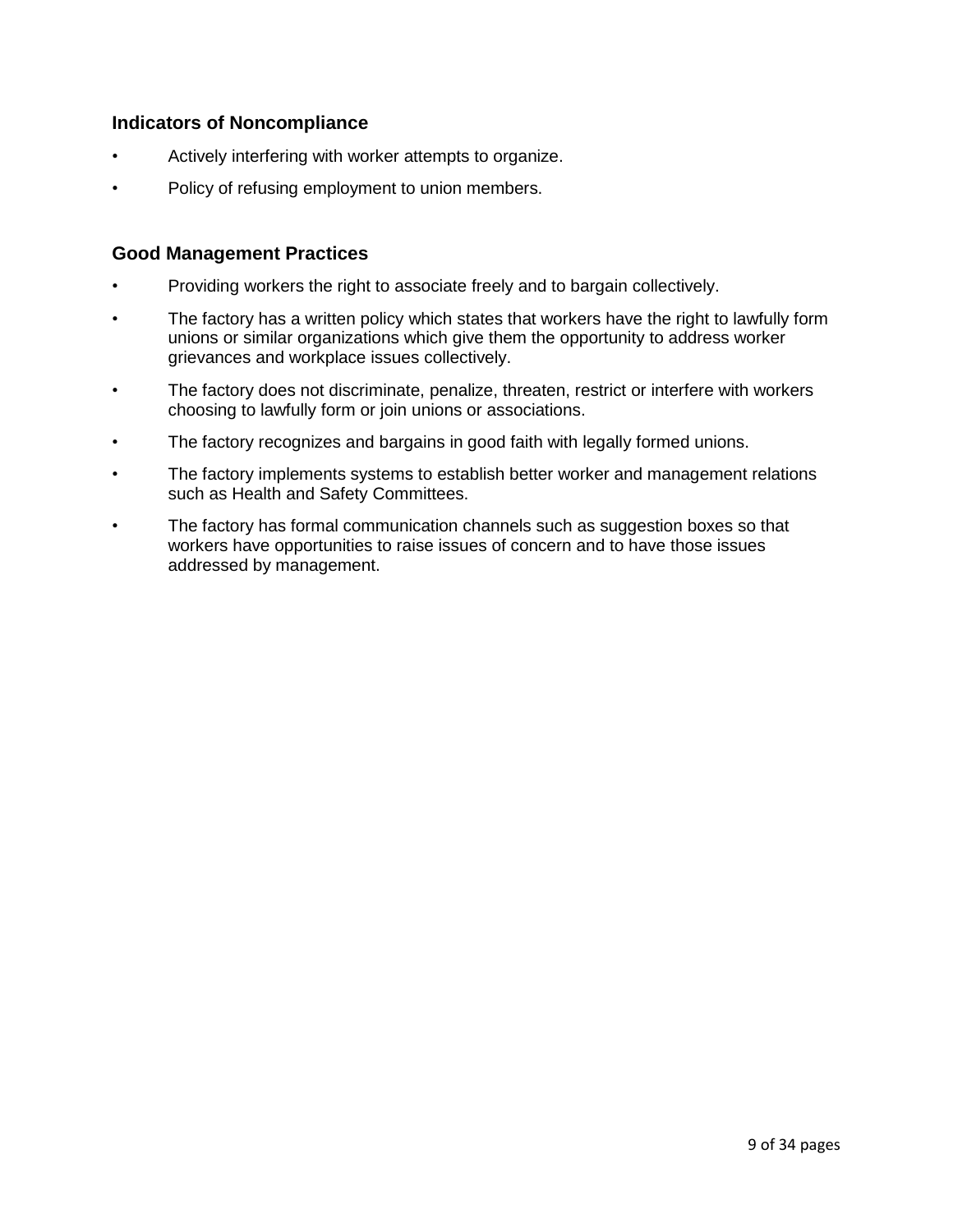## REQUIREMENT 5: Discrimination

#### **Key Requirements**

Discrimination ensures that each worker is treated with respect and dignity and is judged solely based on the worker's ability to perform the job. This requirement:

- Applies to all employment decisions, including recruitment, hiring, training, promotion, termination and retirement.
- Prohibits discrimination based on legally protected criteria such as gender, race, age, disability, nationality, or cultural beliefs.
- Requires that training, development, promotion and advancement of opportunities be provided to all workers, whether full time, part time, short-term, permanent, or with any other contracts of employment.
- Ensures factory does not question prospective workers about their pregnancy status and that pregnancy tests are not conducted before hiring or as a pre-condition to employment.

#### **Indicators of Noncompliance**

- Pregnancy testing.
- Hiring practices that require applicants to divulge maternity status.
- Termination or disciplinary procedures taken against workers for personal characteristics.
- Targeting groups for certain types of jobs.
- Variations in pay, benefits or advancement based on personal characteristics.
- Reduction in wages or pay for workers who return after pregnancy.

- The factory actively recruits and employs qualified candidates from the local population at all levels of the factory.
- The factory has a written policy on discrimination that is consistent with the Wahl Clipper Corporation Workplace Standards discrimination policy and ensures that it is followed.
- The factory creates written job descriptions that focus solely on "occupational qualifications," not personal characteristics.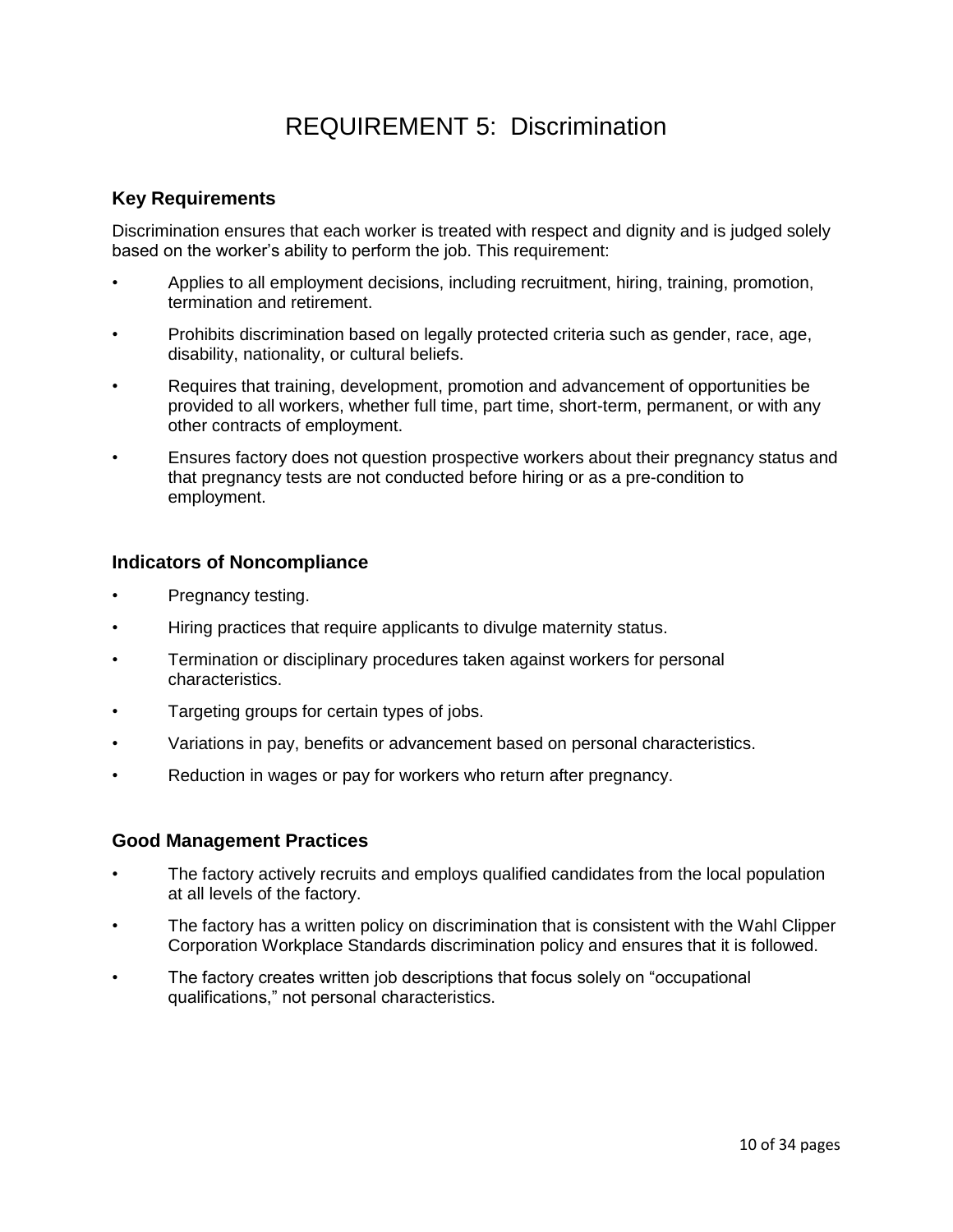- The factory periodically reviews hiring practices to ensure that all have the opportunity to apply and that they are in compliance with the Wahl Clipper Corporation Workplace Standards and local law.
- Workers are not treated differently based on personal characteristics such as age, gender or pregnancy status.
- The factory ensures that workers are paid wages and benefits without regard to gender, nationality, race, color, religion, age, maternity or marital status.
- The factory provides equal support to all workers in promotions to supervisory positions.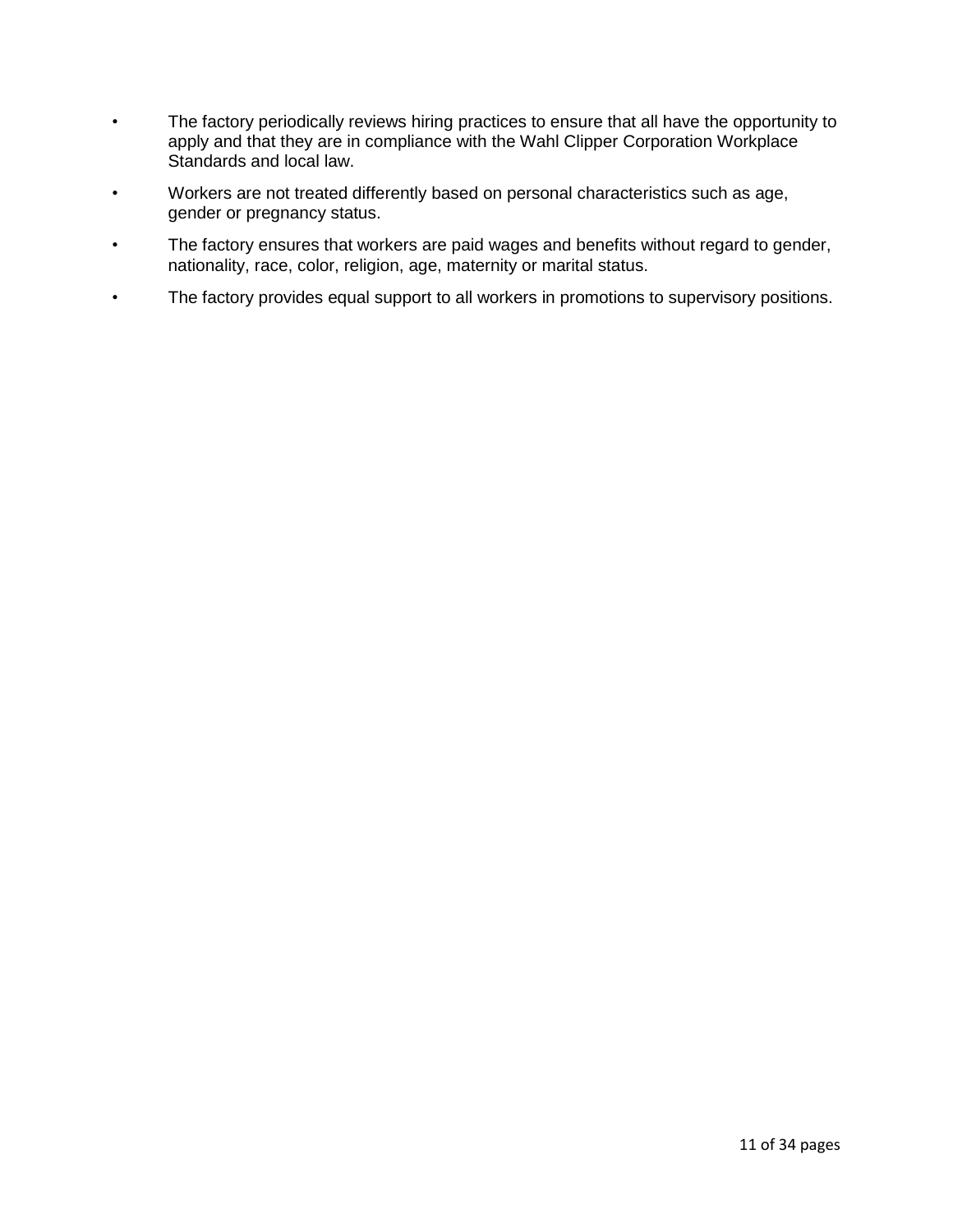## REQUIREMENT 6: Disciplinary Practices

#### **Key Requirements**

Disciplinary Practices strictly prohibits vendor and factory partners from:

- Physical contact intended to hurt or harm a worker.
- Any comments suggesting threats of behavior to harm a workers physical or psychological wellbeing.
- Discipline resulting in the withdrawal of basic physical comforts provided to other workers.
- Comments or behavior which is reasonably understood by the worker to be threatening or demeaning.
- Supervisors touching workers in any way that could be considered to have sexual implications.
- Sexual comments made to workers that would be considered to create a hostile work environment.
- Requiring any form of sexual favor in exchange for beneficial treatment in employment, or as a condition of maintaining employment.

#### **Indicators of Noncompliance**

- **•** Physical punishment or abuse.
- Unreasonable security searches.
- Verbal harassment such as yelling.
- Restricting access to toilets/drinking water.
- A history of verified complaints involving physical, sexual, psychological or verbal abuse.

- The factory has established and implemented a progressive disciplinary system that includes verbal warnings, written warnings, suspension, and finally, termination as a way of disciplining workers.
- The factory ensures that all disciplinary actions are clearly documented and recorded properly (see A-29).
- Workers are not subject to corporal punishment or abusive disciplinary practices.
- Factory has a written policy, which defines rule infractions, and what the disciplinary actions are for each infraction.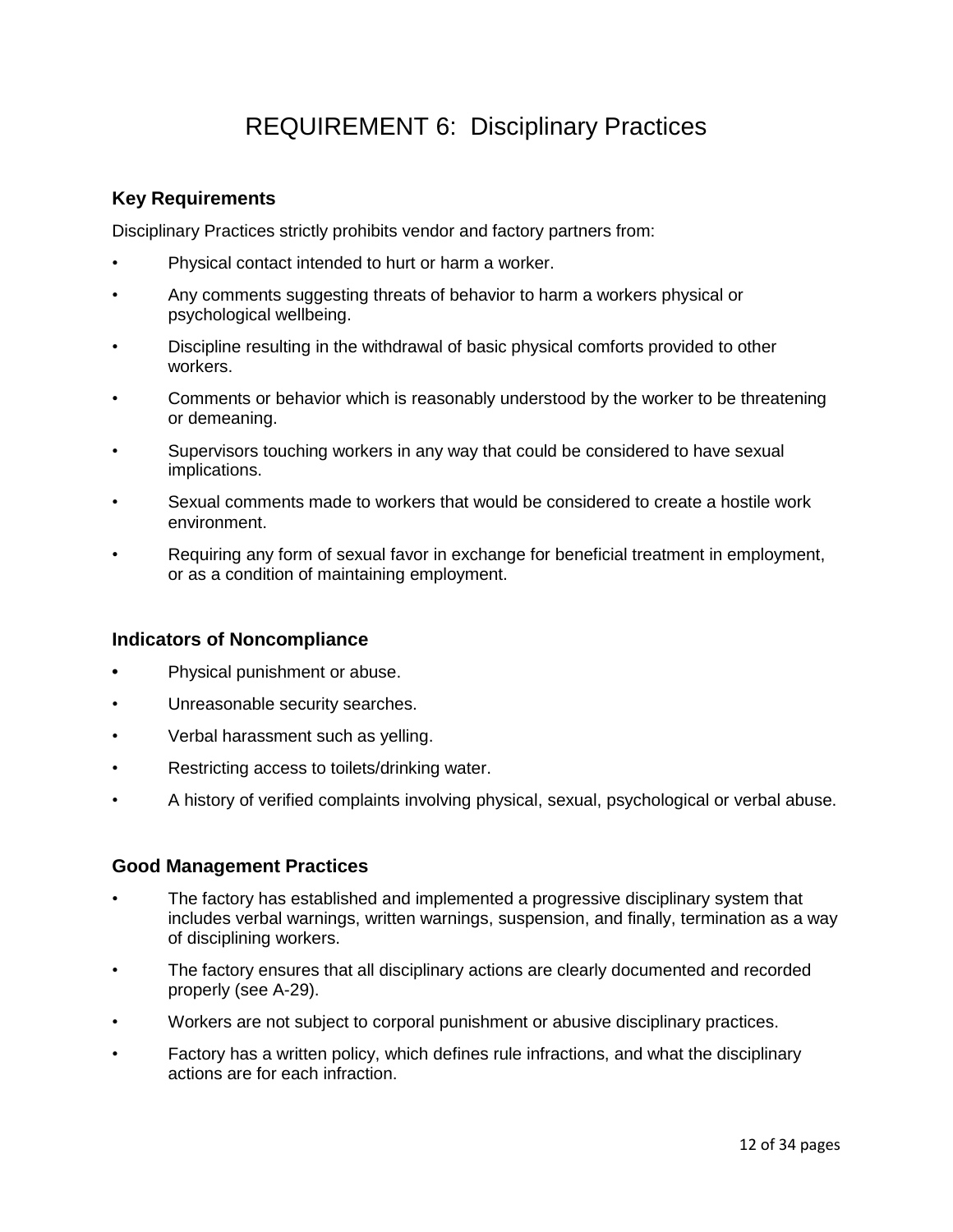- The factory has established an upstream communication system or suggestion box where workers can raise issues of concern including treatment by their supervisors.
- The factory trains supervisors and production workers upon hiring and on an ongoing basis, (i.e. quarterly).
- The factory keeps records of disciplinary actions taken, include the written acknowledgement from workers that they were informed of the disciplinary action and any consequences that may result from further rule infractions (see A-29).
- The factory has a written policy that outlines that harassment is unacceptable and what behaviors (such as those listed above) will not be tolerated.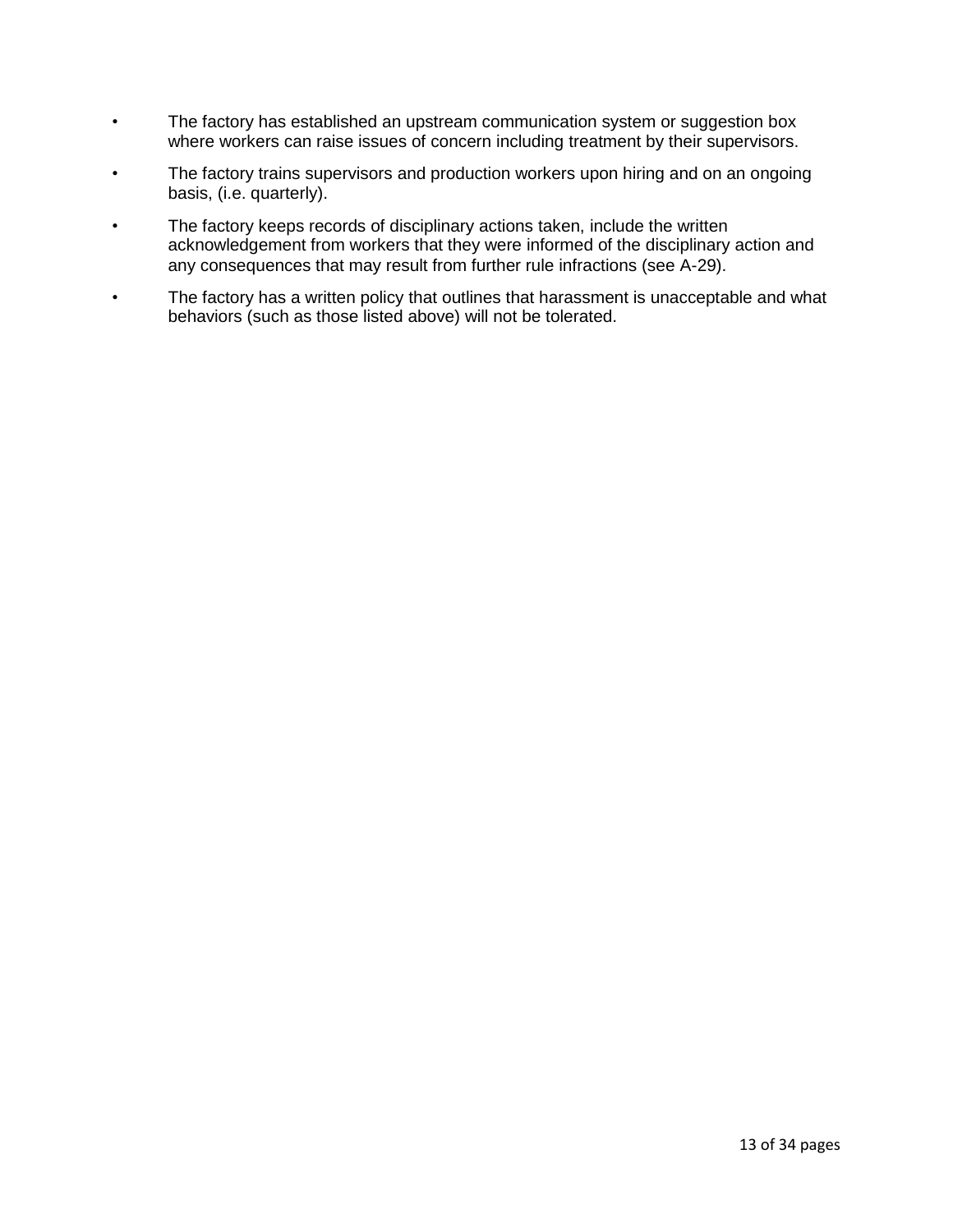## REQUIREMENT 7: Working Hours

#### **Key Requirements**

Working Hours requires that all vendor and factory partners:

- Comply with the legal requirements and limitations on regular and overtime hours or obtain approval by the local labor bureau/ministry for an extension (not to exceed the limits specified in the Appendix) (see A-28) and maintain documentation to demonstrate compliance.
- Ensure one day off in seven is provided or workers are provided another day of rest during the next week.
- Ensure that workers are given notice in advance that overtime hours may be necessary.
- Provide overtime compensation at the rate required by local law for all workers, including piece rate workers.

#### **Indicators of Noncompliance**

- Inconsistent time records.
- Total working hours (regular and overtime) beyond 60 in a week during non-peak production seasons and beyond 72 in a week during peak production seasons.
- Denial of legally required holidays, rest days and vacation leave.
- Non-payment for actual time worked.
- Systematic denial of mandated meal and rest breaks.
- No time records or system to track working hours (see A-29).
- Broken time clock or not capturing all hours worked (no time out records).

- The factory maintains an accounting system that ensures that all workers are paid for overtime in accordance with the premium pay.
- The factory ensures that piece rate workers are aware of the requirement that they be paid a premium rate for overtime work.
- Workers are provided with pay slips that clearly indicate overtime hours and overtime compensation. (see A-29)
- Workers are not required to work more than the standard workweek established by law.
- The factory workweek is the same as that mandated by law.
- The factory provides a worker manual/work rules that define breaks, rest periods and days off provided.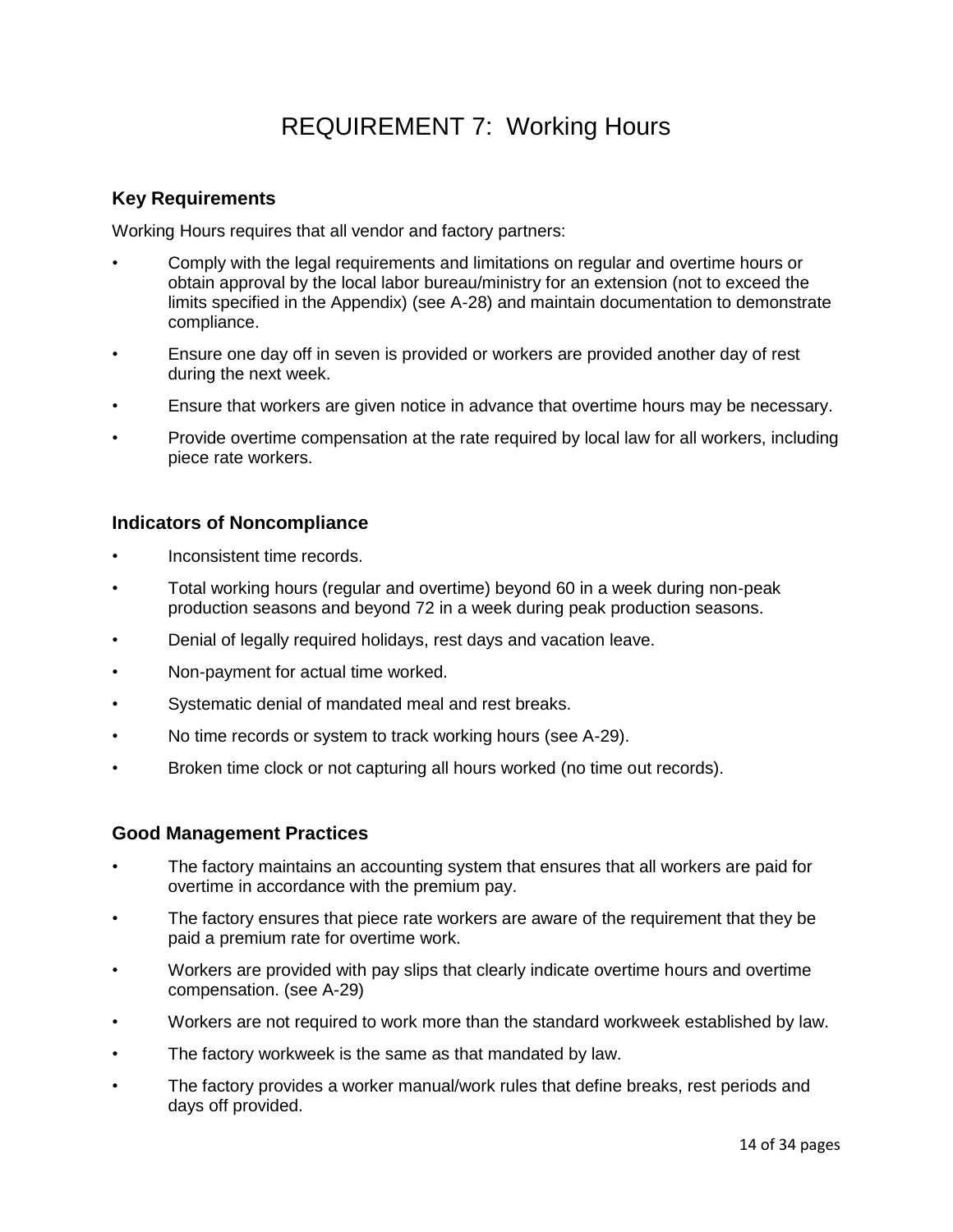- The factory ensures that the workweek does not change from week to week and that all workers are aware of the work schedule.
- The factory defines, according to local law, the different types of overtime: workdays, weekends, holidays and corresponding pay rates.
- The factory finds good management solutions, such as hiring additional help during peak periods, to ensure that overtime hours are in accordance with the above standards.
- The factory includes in the personnel policy and labor contracts, if applicable, that workers have the right to refuse overtime, with no repercussions, and does not issue fines for refusing overtime.
- The factory implements a system, such as a sign-up sheet, for workers to volunteer for overtime.
- The factory ensures that working hours do not exceed 60 per week during non-peak production (8 months out of 12) and that working hours do not exceed 72 in a week for peak production months (no more than 4 months out of 12).
- The factory posts the operation breakdown and piece rate on the production floor so that workers are aware of pay rules and targets in advance.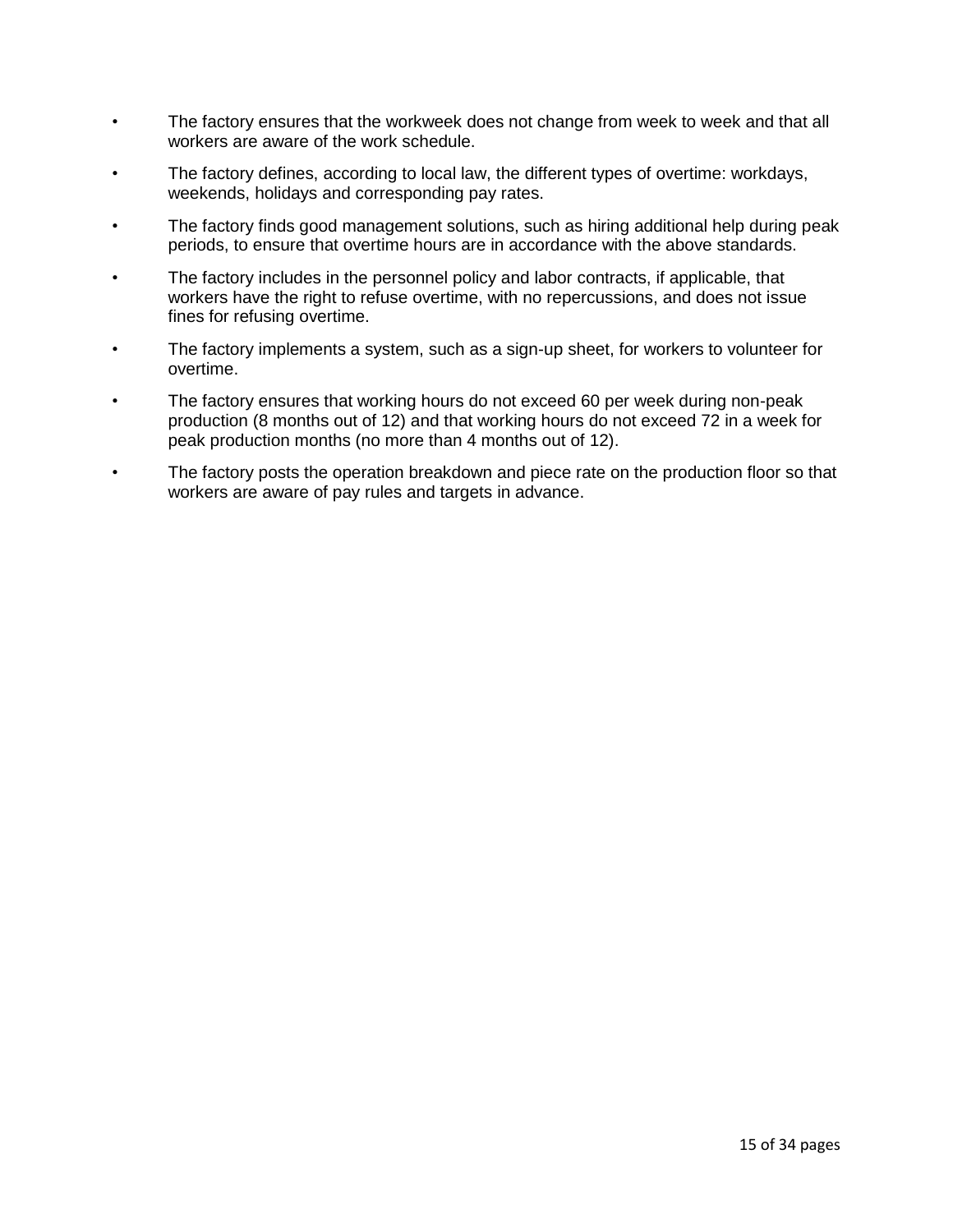## REQUIREMENT 8: Wages and Benefits

#### **Key Requirements**

Wages and Benefits for factory workers clearly stipulate that:

- All workers are paid not less than the legal minimum wage applicable in the country of manufacture.
- In addition to wages for the standard workweek, workers must be compensated for overtime hours at the legally or contracted mandated premium rates.
- All workers shall be provided with written and understandable information about their employment and about the particulars of their wages for the pay period concerned each time that they are paid.
- Although it is preferred that factories use a disciplinary process that does not include fines, fines may be used if all the following conditions are met: permitted by local law, reasonable in nature, and part of a progressive disciplinary process.
- In addition, legally prescribed benefits are also provided in accordance with the law.
- For apprentice/trainee programs, factories are further required to adhere to any legal requirements governing specific limits on number of hours worked, duration of training period and the number of times the same worker can be classified as a trainee. Further, in some cases, apprentice programs provide for payment below minimum wages for the period of training. Limits on the duration of the training period must be strictly followed and wages must be raised to normal pay rates at the end of the training period.

#### **Indicators of Noncompliance**

- **•** Inconsistent pay records.
- Non-payment of applicable wages.
- Minimum wage and overtime violations.
- Willful manipulation of payroll.
- Not providing legally required benefits.
- Illegal or unauthorized wage or benefit deductions.
- Compensation not paid directly to workers.
- No system to track hours worked.
- Failure to pay worker mandated withholdings to the appropriate government agency.
- No pay slips provided to workers (see A-30).
- Isolated late payment of wages.
- **•** Isolated miscalculation of wages (i.e. computer/human error).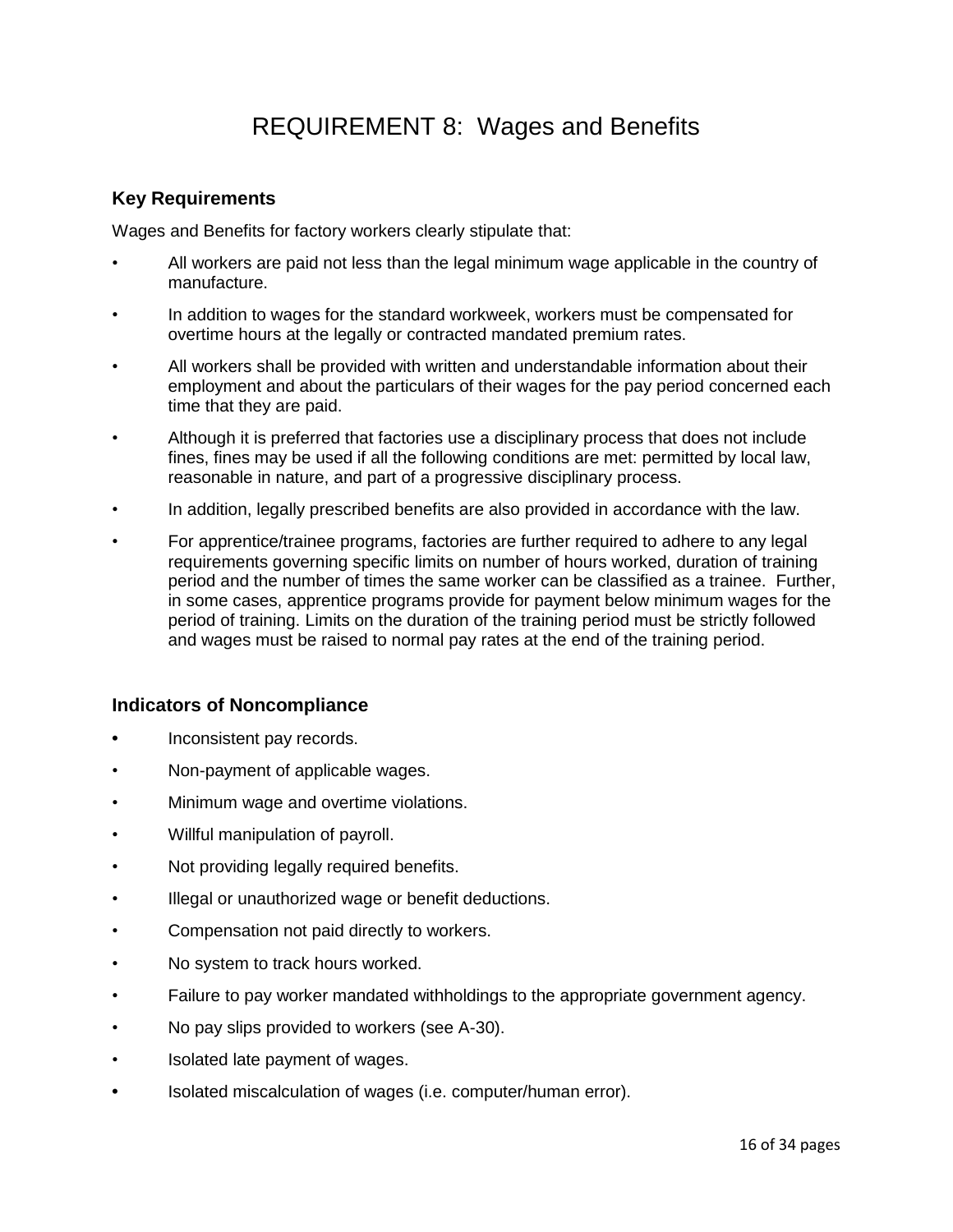- Incomplete payroll records.
- Deductions from wages for disciplinary infractions.

- Workers are compensated for all hours worked in accordance with the law. All overtime hours are compensated at the premium wage rate established by law.
- The factory has a base wage that is at least the lawful minimum wage.
- All workers (regular, trainees, and contract) are paid at least this base wage.
- The factory has a system that shows wage rate increases based on seniority and productivity.
- The factory posts a simple written description of how pay is calculated and workers are given this description upon hiring.
- All workers receive pay slips that show gross and net wage calculations and applicable deductions (see A-30).
- The factory has workers maintain their own time cards and wage slips.
- The factory has time clocks or other comparable automated method for tracking working time and calculating pay.
- The factory educates workers on their pay, production bonuses, and what deductions are removed from workers' pay.
- The factory outlines what benefits are available to workers and instructs workers on how benefits are accessed.
- The factory ensures that workers know what paid leave is due them.
- The factory has an established pay schedule that is strictly adhered to.
- The factory maintains records of payroll, which show that workers are being paid the applicable overtime rate.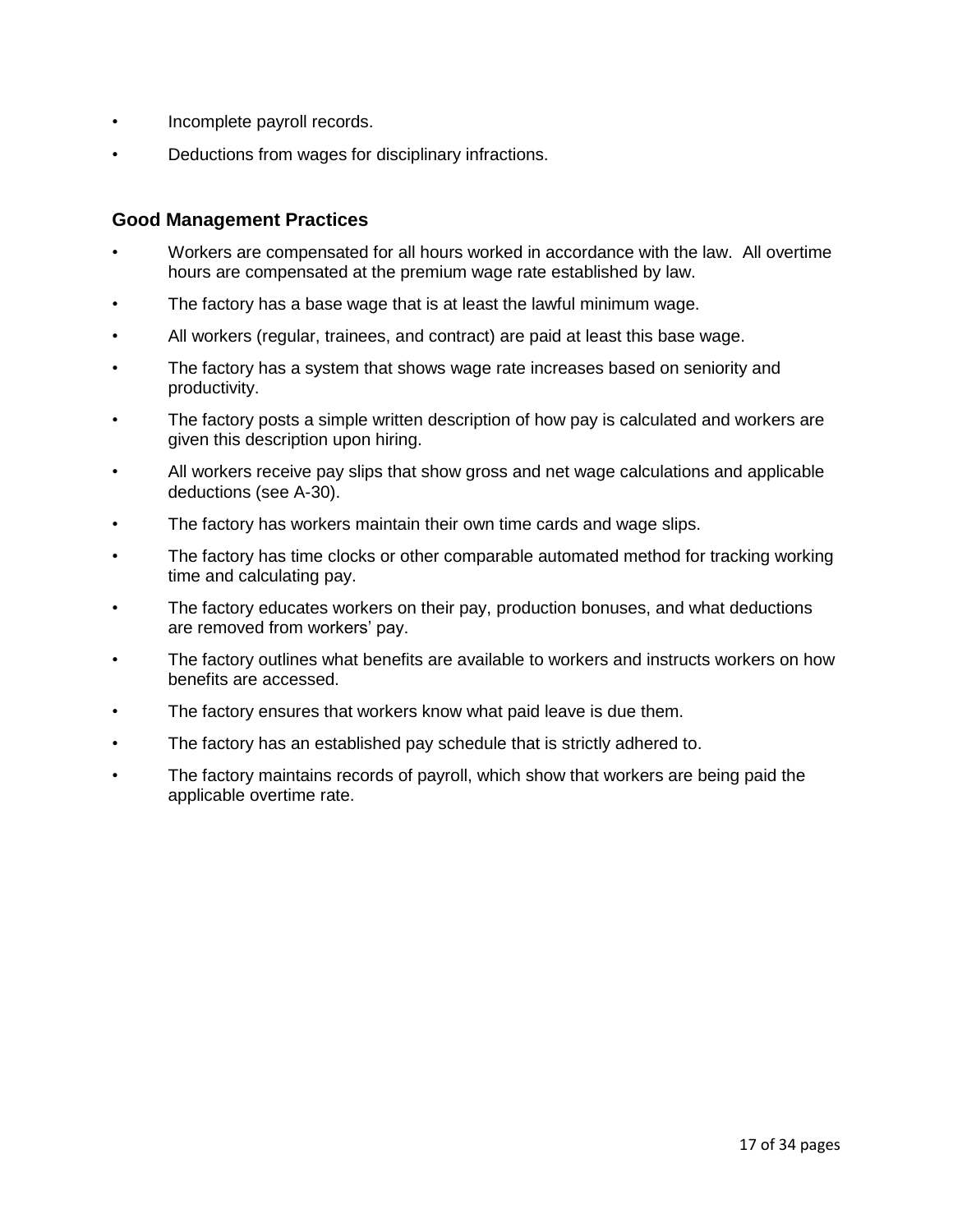## REQUIREMENT 9: Health and Safety

#### **Key Requirements**

Health and Safety requires that all vendor and factory partners:

- Take all necessary precautions to ensure that workers under the age of 18 are protected from working conditions likely to endanger their health, safety or welfare.
- Provide workers with a safe and healthy work environment and effectively manage such risk areas as toxic substances and dangerous machinery.
- Prevent accidents or injuries in the workplace and provide appropriate protective equipment.
- Comply with all local legal regulations and the requirements of the Global Compliance Program.
- Provide a safe living environment for workers, and comply with all legal regulations regarding residential facilities, where provided.
- Adhere to the specific requirements spelled out in the Guidelines (see A-18).

#### **Indicators of Noncompliance**

- Blatant health and safety risks are poorly managed.
- Clear worker endangerment.
- Denial of appropriate medical care.
- Structurally unsafe buildings.
- Blocked, locked, or no emergency exits.
- No secondary exits.
- Immediate fire hazards (e.g. frayed electrical wiring, open flames, etc.).
- No accessible firefighting equipment.
- Insufficient, inadequate, or expired fire extinguishers.
- Unsafe worker exposure to hazardous chemicals or substances.
- Worker dormitories located above production building.
- Failure to have adequate machine guards or personal protective equipment.
- Insufficient width of fire exits and evacuation routes.
- No evacuation plan or signage.
- Poor or inadequate ventilation, lighting and temperature controls.
- Missing or inadequate first aid supplies.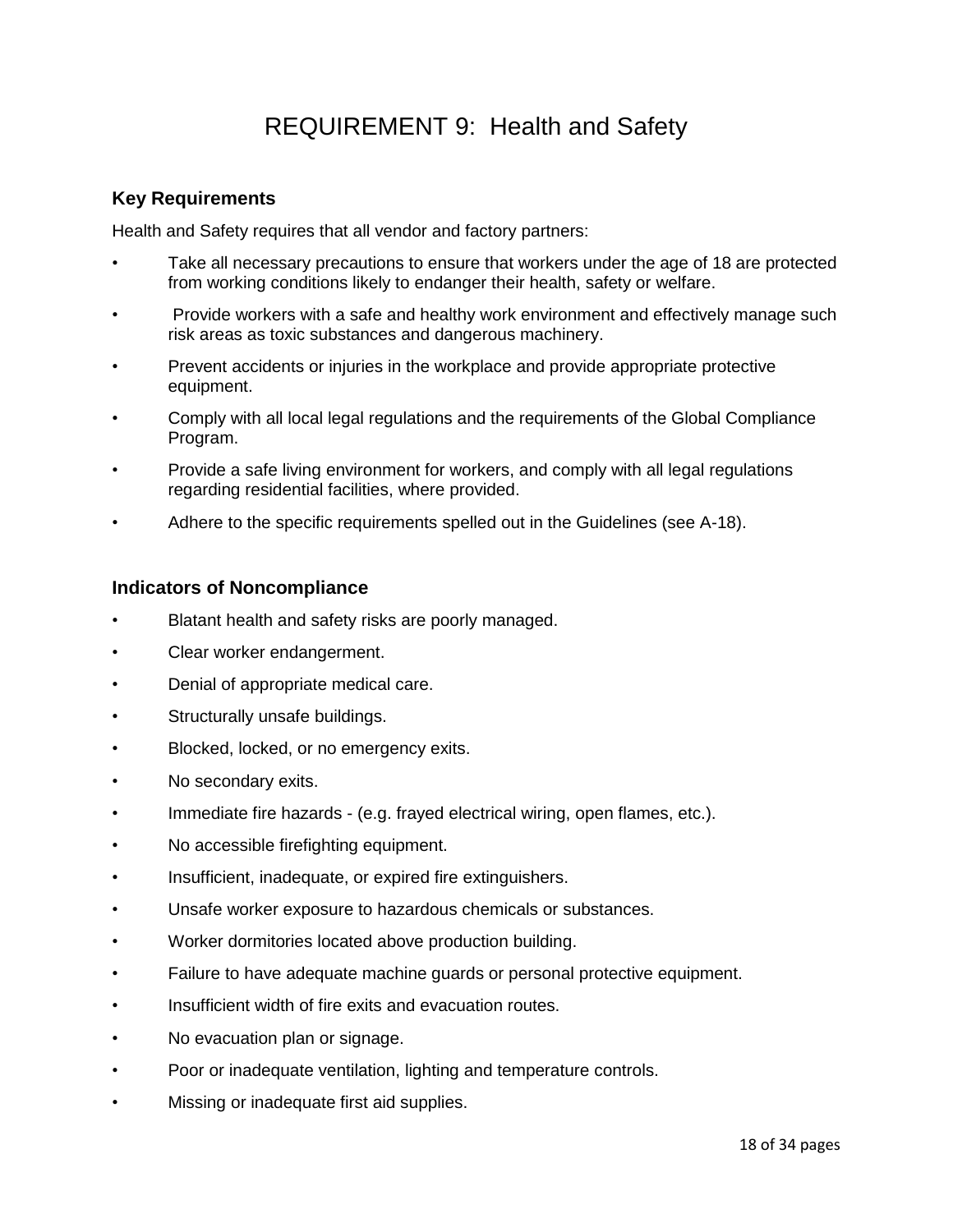- Unsanitary or insufficient toilets or canteen areas.
- Routine building and machine maintenance not performed.
- No fire drills.
- No or unsafe drinkable water.

- The factory has a written Health and Safety plan that indicates how all Health and Safety issues are being managed at the factory. The plan includes what steps the factory is taking to ensure that health and safety risk areas are being identified and addressed.
- The factory has a health and safety manager to oversee compliance
- Health and safety education is provided to all workers during initial orientation and on an ongoing basis.
- Workers are trained on how to operate machinery in a safe and effective manner.
- Fire and emergency evacuation drills are conducted for all building levels every 12 months and overseen by fire authority, followed by documentation of the drill.
- Enough workers are trained in administering first aid and in handling fire emergency equipment.
- Outside health and safety professionals are consulted for guidance and evaluation on existing practices and performance.
- Factory provides on-site medical assistance.
- The factory follows the specific advice outlined in the Supplemental Guidelines document (see A-18).
- Workers who have removed themselves from a work situation, that they reasonably believe presents an imminent and serious danger to their health, are protected from undue consequences.
- The factory provides workers with adequate information, in the language of the workers, on measures taken by the factory to manage health and safety.
- The factory consults with workers periodically on health and safety issues and how best to effectively manage them.
- There is supervision, at suitable intervals, of the health of workers exposed or liable to be exposed to occupational hazards due to air pollution, noise or vibration in the working environment. Such supervisions could include periodic medical examinations.
- All workers concerned are adequately and suitably informed by the factory of potential occupational hazards in the working environment due air pollution, noise and vibration, and are instructed in the measures available for the prevention and control of, and protection against those hazards.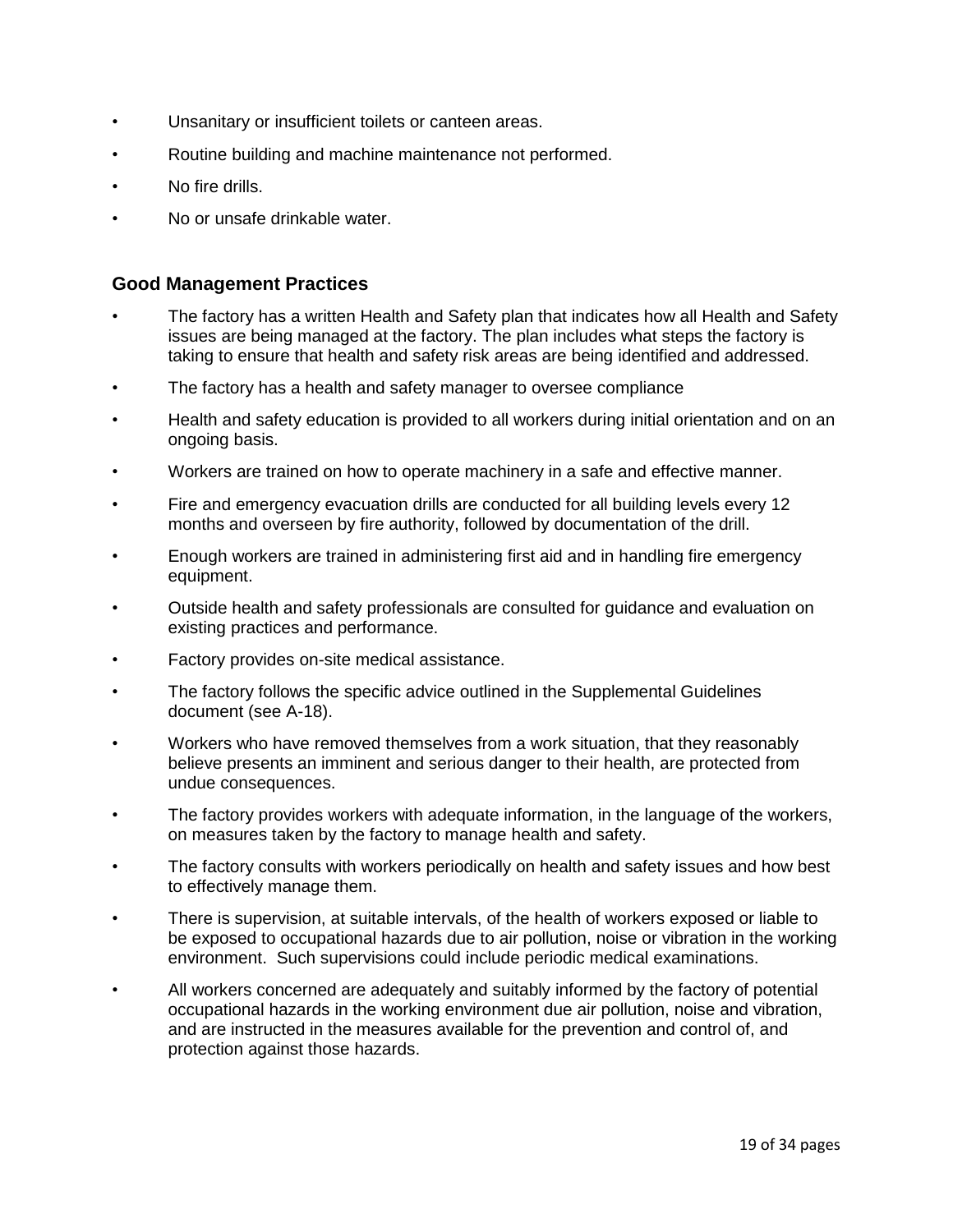- The factory must have a fire safety committee made up of employees, management and representative from high hazard areas. Meetings must be documented and take place every 60 days.
- Uncontrolled smoking is forbidden inside any facility including dorms and canteen. Smoking is only permitted in specially designated smoking areas equipped with proper fire protection and ventilation.
- Childcare facilities are located on the ground floor or in a separate non-industrial facility.
- Facilities and buildings are inspected on a routine basis each month by trained personnel to ensure that all the fire safety standards are met in this document and specific retailer requirements. If any requirements are not met, facilities and buildings are to be inspected daily until the facility meets all the outlined standards. Records of all inspections must be maintained for audit purposes.
- Facilities should have a documented electrical maintenance program. The program should include at a minimum the routine inspection of electrical system of the building for damaged wires, separate conduits, improper installations, and overloaded/damaged circuits. The facilities should ensure that extension cords are not being utilized for per permanent application and that multiple outlet adapters or "surge protector strips" are not being connected to each other.
- The facility shall implement an annual infrared scan program for all electrical equipment (including panel boards, wiring and equipment) to identify and mitigate any potential ignition sources.
- Facilities provide access for fire department vehicles and other fire-fighting equipment in the facility premises. This includes, but not limited to, ensuring that fire department vehicles are able to reach the facility by road or a cleared path and firefighters have easy access to water sources, the fire sprinkler system and gas cutoffs if they exist.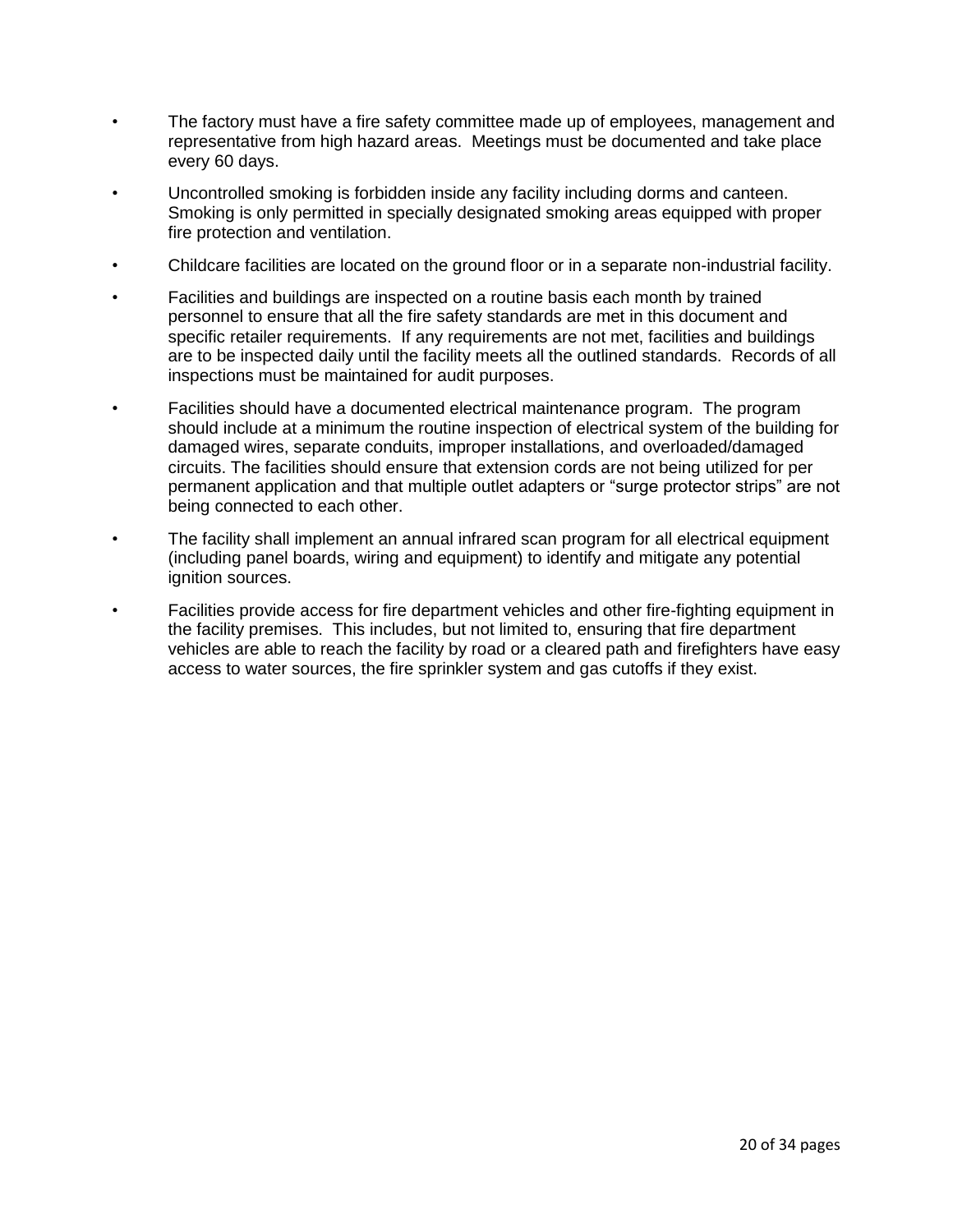## REQUIREMENT 10: Environmental Requirements

#### **Key Requirements**

Environmental Requirements specifically attempts to ensure that Wahl Clipper Corporation's vendor and factory partners do not violate any local environmental regulations. To ensure that environmental legal compliance is maintained, Wahl Clipper Corporation encourages vendor and factory partners to:

- Appoint a worker responsible for implementing and maintaining the factory's environmental management system.
- Periodically review existing environmental management systems by performing a factory walkthrough looking for potential environmental hazards and how they are being managed.
- Ensure that waste is disposed of properly by licensed vendor and that waste disposal systems effectively manage environmental risk.
- Ensure that all applicable environmental certificates are up to date.
- Develop environmental management practices with respect to water and air quality, water and energy efficiency and waste reduction.

#### **Indicators of Noncompliance**

- Willful violation of environmental legal requirements.
- Dangerous pollutants exposed to workers and/or local community.
- Inappropriate storing/handling of chemicals (see A-22 and A-27).

- The factory complies with all environmental legal requirements.
- All applicable environmental regulations are identified and kept on file.
- All required permits and necessary records including wastewater permits, emission permits, water testing records, waste disposal records, factory inspections, and any other records which relate to environmental concerns are maintained on site.
- The factory appoints a designated worker with responsibility for overseeing compliance with environmental regulations.
- The factory has a written environmental management plan that details how these issues are addressed. The plan includes items such as description of worker responsible for implementing, a description of the environmental impact of the production processes, governmental permits and records necessary, government agencies responsible.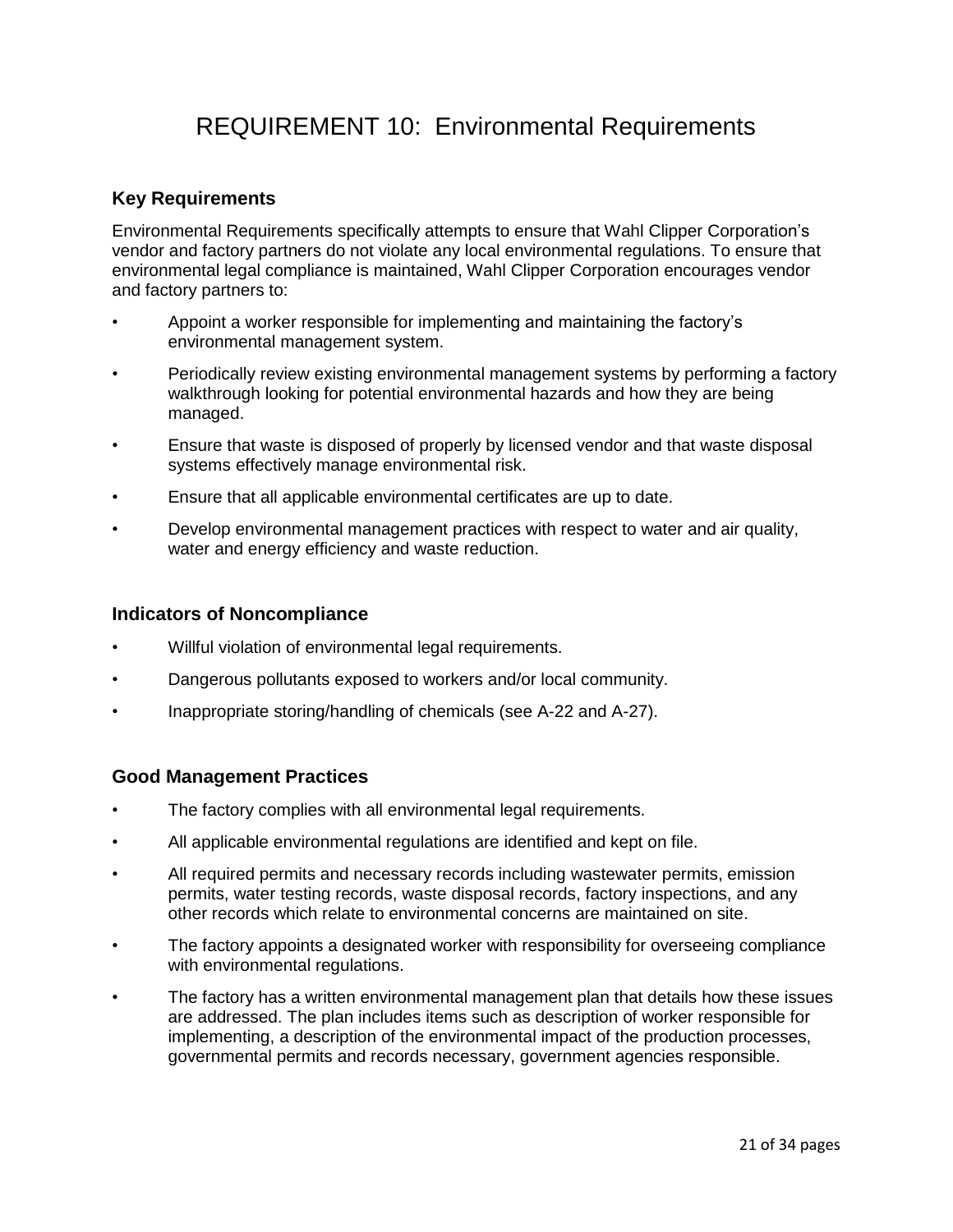• The factory's management staff attend environmental management conferences and speak with other contractors to learn of ways to minimize the use of materials and reduce impact on environment.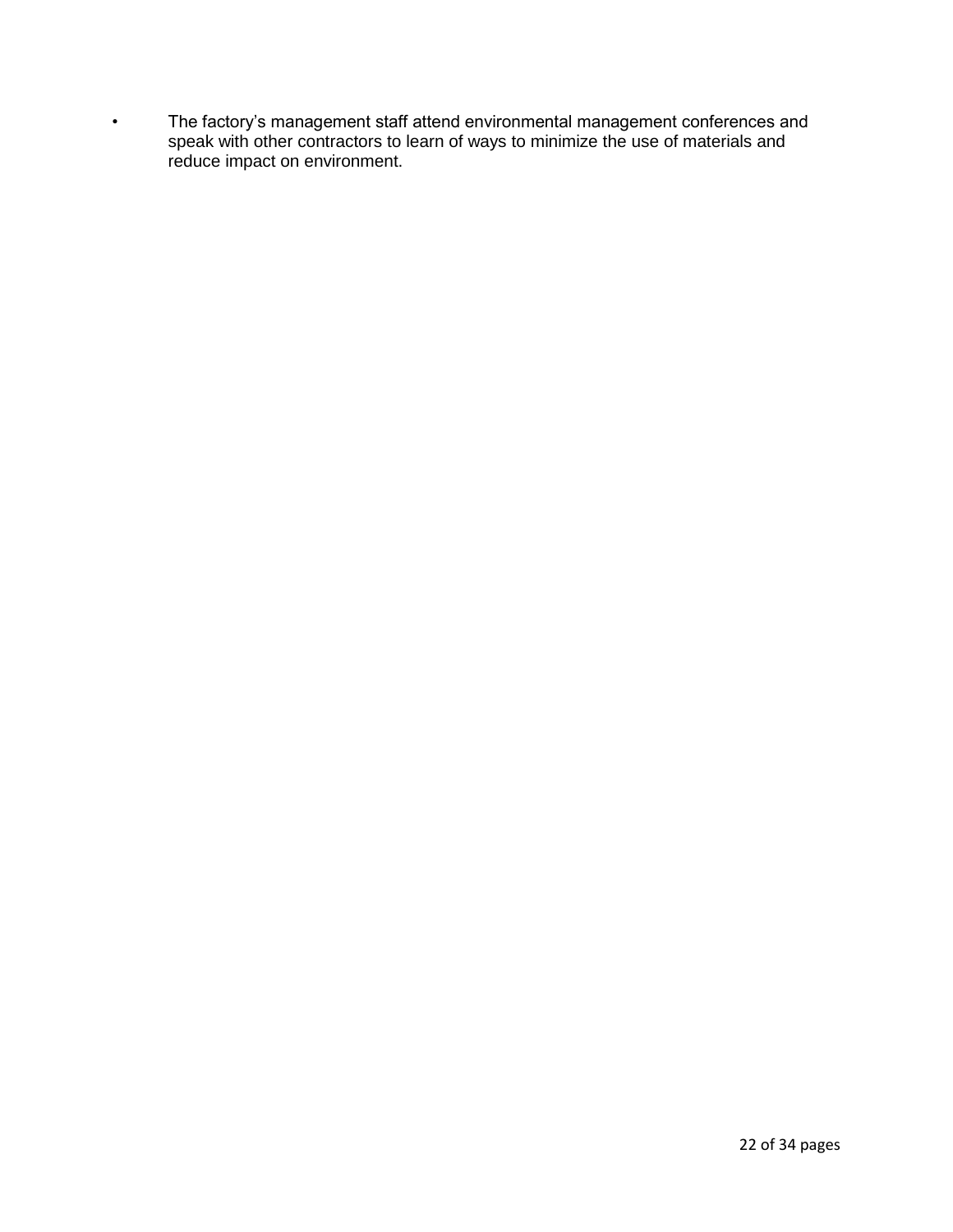# **Appendix**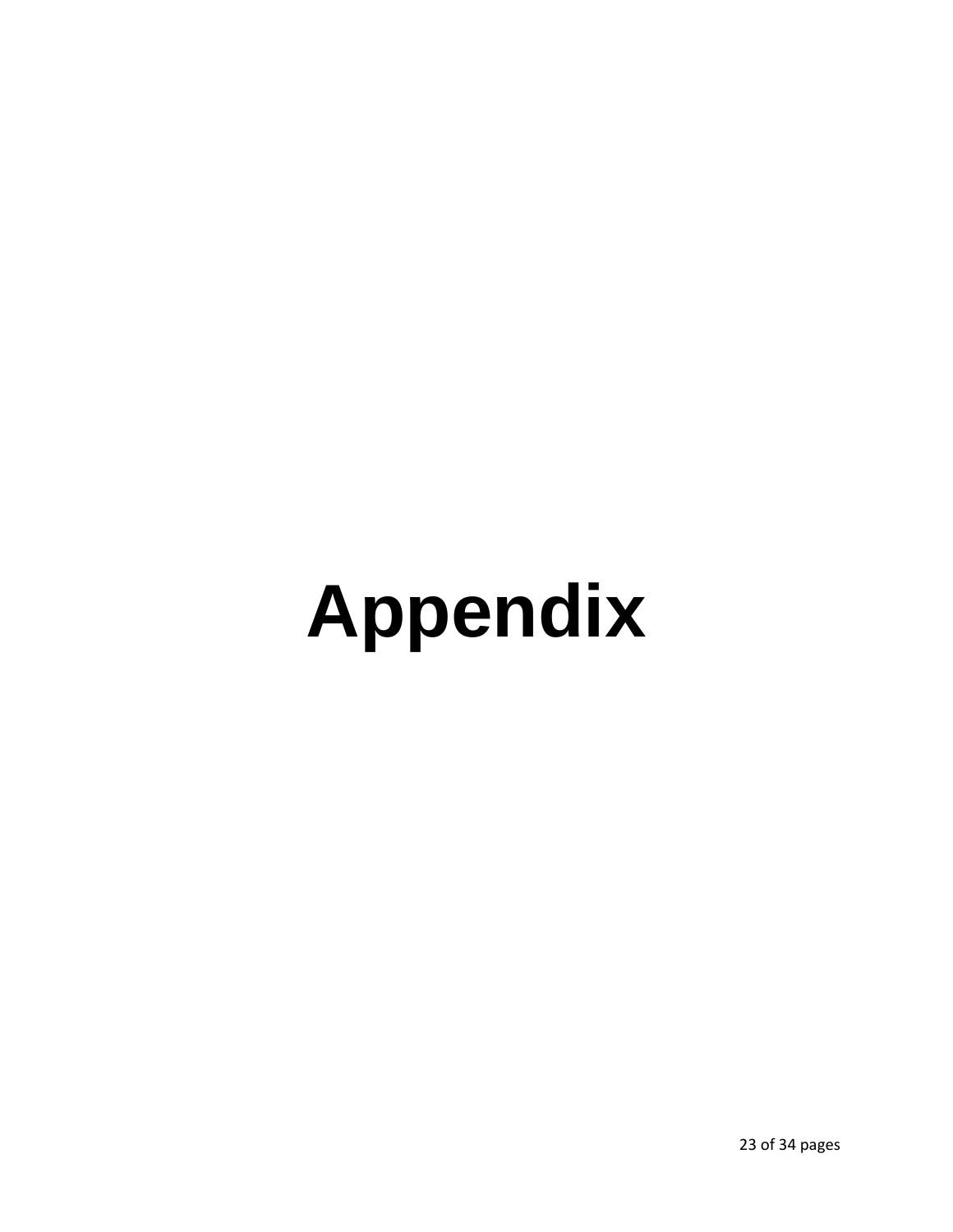## **Health and Safety**

#### Supplemental Guidelines

The bolded items below are minimum requirements based on international health and safety guidelines. In addition, all factories must comply with the specific legal requirements governing health and safety in the countries that they operate. All other items listed below are suggestions or good practices adopted by "model" factories.

#### **1. Health and Safety Plan:**

- Factory has fire and emergency evacuation plans and diagrams posted in local language in various locations around the factory. The plan illustrates critical information such as emergency evacuation routes, "you are here" mark, correct layout direction with assembly gathering point posted outside at safe distance, location of fire extinguishers and hydrants, and instructions in local language of what to do in the event of an evacuation.
- If legally required, factory has a written health and safety plan that indicates how the factory is managing safety and health issues. The plan, with a special attention to minors and pregnant workers, includes roles and responsibilities of personnel and ongoing activities necessary to ensure that a safe and healthy workplace is provided. As well as the steps the factory is taking to ensure that health and safety risk areas are being identified and addressed. Facilities provide and document training in the facility's emergency action plan for all personnel every 12 months or more frequently if required by legal regulations.
- Factory has a written personal protective equipment (PPE) policy which describes workplace areas and what PPE should be used, worker responsible for PPE program, where the PPE is stored, how it is distributed, and how training is performed.
- Factory has a written policy on chemical usage at the factory that includes an inventory of what chemicals exist, quantities stored, where stored, how handled, and training of personnel. Safety Data Sheets (SDS) exists for all chemicals used in the factory.
- Factories take all necessary precautions to ensure that workers under the age of 18 are protected from working conditions likely to endanger their health, safety or welfare.
- Factories provide workers with adequate information, in the language of the workers, on measures taken by the factory to secure occupational health and safety.
- Factory consults with workers periodically on health and safety issues and how best to effectively manage it.
- Workers who have removed themselves from a work situation that they reasonably believe present an imminent and serious danger to their health are protected from undue consequences.
- There is supervision, at suitable intervals, of the health of workers exposed or liable to be exposed to occupational hazards due to air pollution, noise or vibration in the working environment. Such supervisions could include periodic examination
- Facilities must have emergency response personnel (identified, trained, and present) for each floor, building and shift who will oversee evacuating the building in the event of a fire emergency.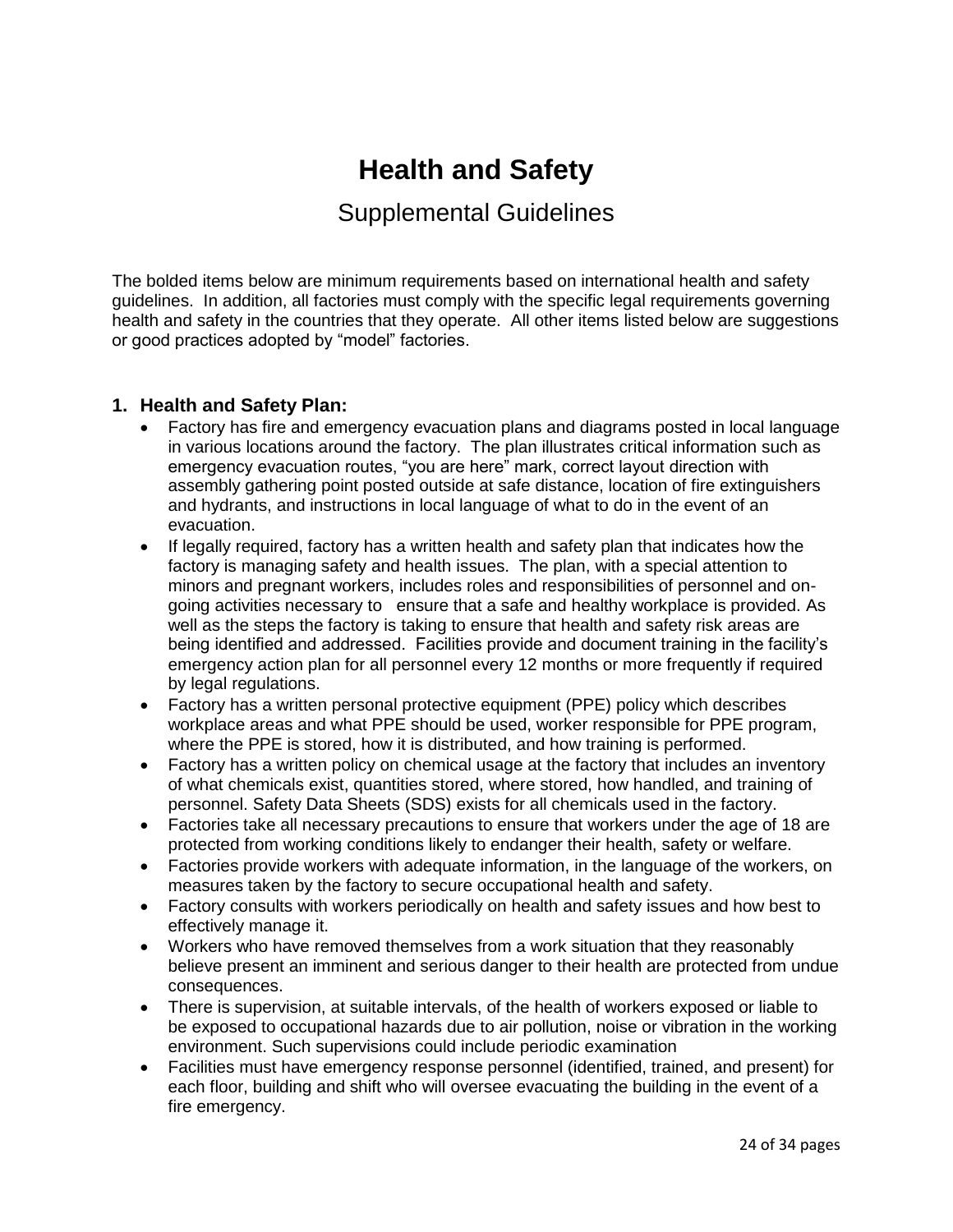- Hazardous liquids, flammable chemicals, and combustible materials are kept away from ignition or heat sources and are not stored on the roof of the facility. These materials shall be stored in approved containers in a designated storage area and/or flammable liquids storage cabinet. Anti- static containers and fire extinguishers should be readily available in areas where such materials are stored. All liquids or materials maintained outside the designated area should be limited in the amount necessary for one shift or 8 hours maximum. Only staff that has been trained in proper handling and is authorized is permitted to handle these materials.
- Facilities shall maintain valid fire licenses or permits as mandated by law. If required by law they shall be posted in a visible location.
- Facilities shall maintain valid construction approvals as mandated by law. If not required by law a certified third party civil or structural engineer that the facility is structurally sound must be obtained.

#### 2. **Fire Extinguishers:**

- Factory has the correct types of extinguishers for various types of materials present:
	- Class A for ordinary combustibles: wood, paper, and textile fires
	- Class B for flammable liquid, gas or grease: solvent, grease, oils, petroleum
	- Class C for electrical: electrical equipment fires
	- Class ABC for any of the above
	- Class D for combustible metals such as magnesium
- Factory has adequate number of extinguishers.
- All fire extinguishers have instructions in local language on front.
- Fire extinguishers are placed in accessible locations, mounted on wall or column, with clear, prominent markings.
- The handle height to be placed 3-1/2 to 5 feet above the floor. Larger fire extinguishers need to be mounted at lower heights with the carrying handle about 3 feet from the floor.
- Extinguishers should be in appropriate weight to ensure all workers can handle them. Extinguishers are inspected each month and shall be documented. Qualified personnel service extinguishers once per year. If fire hydrants are present, factory flushes them at least twice per year. If fire hydrants are present, hoses, standpipes and all water sources, including fire pumps, should be inspected during fire drills.
- Factory has a maximum travel distance to extinguishers for workers of 23 meters or 75 feet for Class A, C and D fires and 15 meters or 50 feet for Class B fires.

#### 3. **Fire Training/Fire Hydrants:**

- Factory personnel (workers and supervisors) are trained at regular intervals in fire safety, emergency evacuation and the use of fire extinguishers every 12 months.
- Certificates and pictures of fire safety and emergency evacuation training are maintained (with proper dates).
- Factory holds fire emergency drills annually with a fire authority sign off. Documented the names of the drill participants and the time it took to evacuate.
- Factory trains new workers in fire drill procedures.
- Fire hydrants systems are inspected quarterly by internal staff and annually by independent fire inspection company. Records must be maintained for Audit.
- Facility must ensure that adequate water supply is available for fire hydrant system so that enough water is readily accessible in the event of fire emergency. If a water tank or cistern is on property, it should be verified that it is of correct capacity (volume) as required by law and that it is full.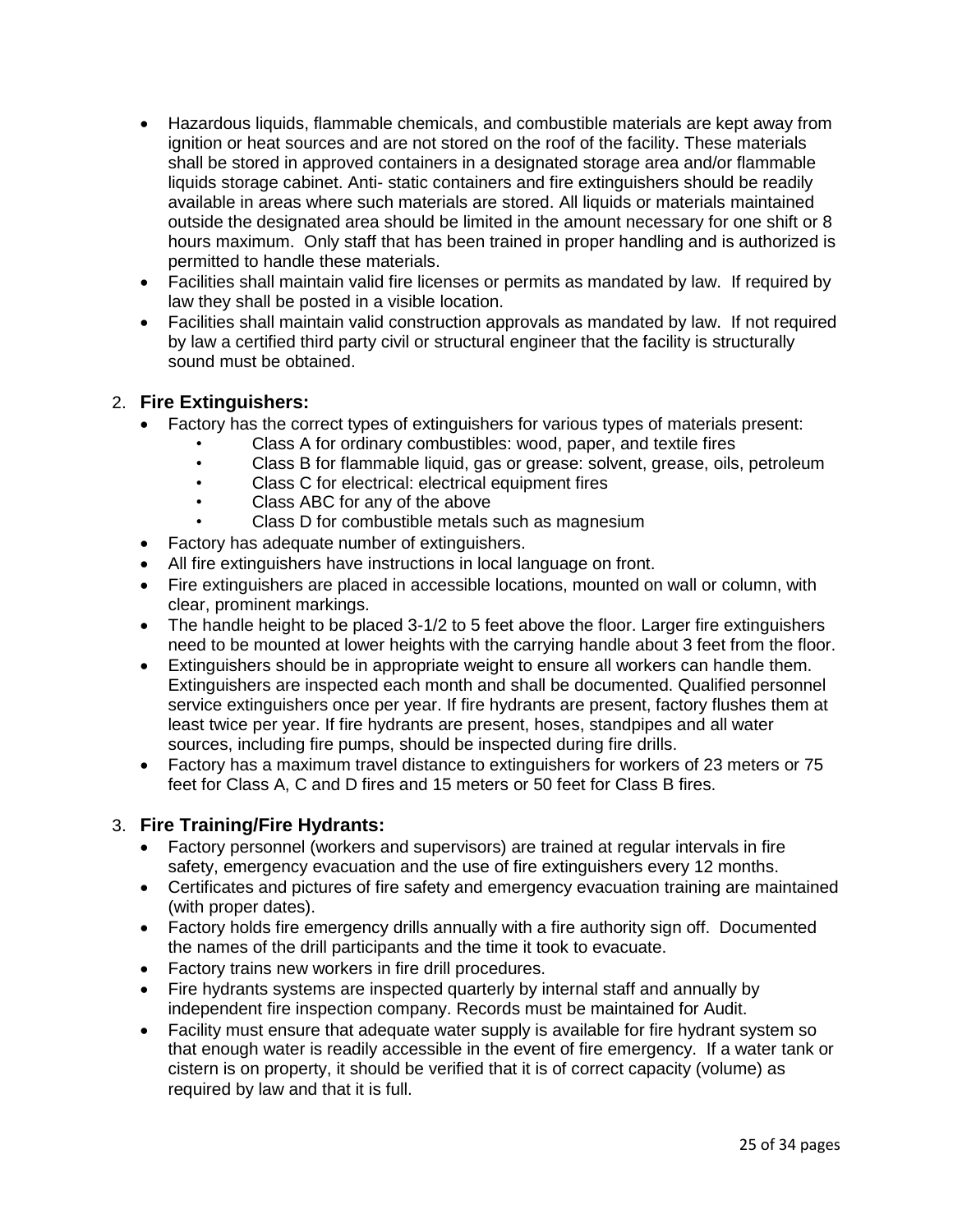#### 4. **Fire Alarm:**

- Factory has a fire alarm system that is audible throughout the entire facility with secondary power supply.
- Fire alarm has a distinct sound from other notice systems and be 90 dB or higher in noise areas and have a beacon/flashing light.
- Alarm is tested regularly in coordination with fire drills. Alarm tested annually by third party.
- Factory trains all new workers about alarm system sound and procedures.

#### 5. **Emergency Exits**

• Factory has at least 3 emergency exits per floor in buildings with less than 1,000 workers. See below.

|                                                 | >1000 |
|-------------------------------------------------|-------|
| 2 or more exits<br>3 or more exits<br>4 or more |       |

- Emergency exits with independent pathways must be remotely located at a reasonable distance from each other and not on the same wall. Windows are not considered as an emergency exit.
- Factory ensures that the maximum travel distance to an emergency exit is 200 feet or 61 meters for Non-Sprinklered industrial buildings. 300 feet or 91 meters in a Non-Sprinklered area office.
- Exit doors are on opposite ends of the building.
- Exit doors are well designated and have a width adequate for the number of workers it must accommodate.
- Exit doors are not locked and do not have locks that require special operation. Emergency exit doors must open readily from the occupied side and swing in the direction of egress travel and must require push bar or single motion operation (i.e. lever knob), minimal effort or force (interior 5 lbf (22N or less), for exterior doors no more than 50lbf (222 N)) and not be equipped with hardware that requires special keys or knowledge to open.
- Emergency exit signs are visible from 30m and use letters at least 18cm high. Also, signs have bright colors are illuminated under power with battery backup or have a photo-luminescent front panel.
- Battery-operated exit signs are checked monthly and batteries are replaced every two years.
- Doors swing in the direction of exit travel and lead directly to the outside.
- Doors that are not exits are labeled such (e.g. Not-An-Exit).
- Areas 69m2 (750 square feet) AND occupancy up to 9 persons, are allowed to have 1 emergency exit.
- Exit doors shall be a single action required to open.

#### 6. **Emergency Exit Routes:**

- Exit routes are not obstructed by equipment, materials, product, etc. and are regularly checked.
- Two exit routes exist on opposite sides of the factory.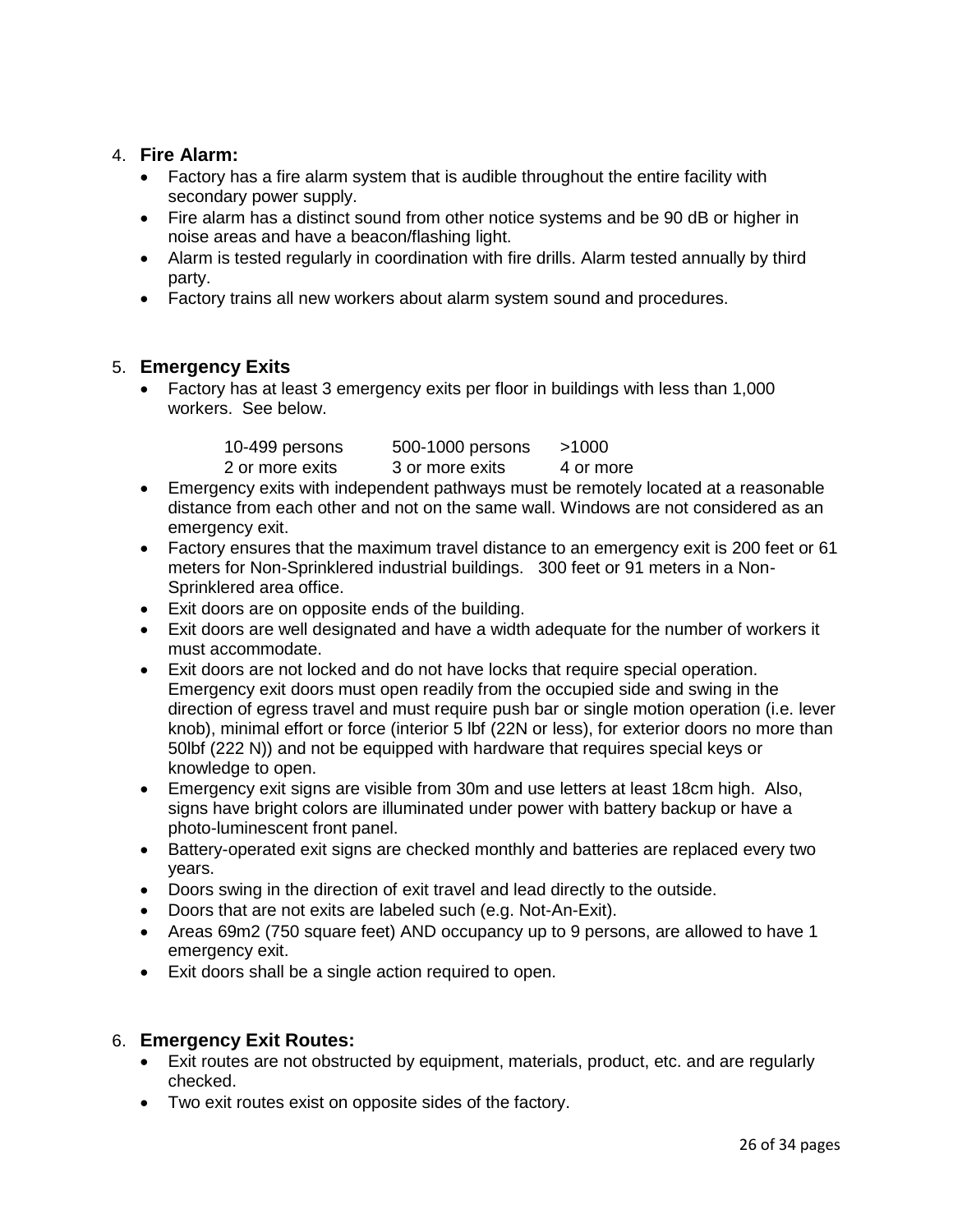- Factory marks on the floor with photo-luminescent paint and emergency exit lights.
- All exit routes are at least 1.2 meters or 3.3 feet and shall be lighted.
- Emergency exit routes shall have visible symbols on floor or walls pointing in direction of travel.
- All assembly gathering locations shall be designated and clear at all times.
- Stairwell exits and fire escapes have an automatic closure system that can be released manually from the inside to prevent smoke from filling stairwells. Magnetically activated fire doors are permitted to remain open as long as they automatically close when the fire alarm system is activated.
- Multi-story facilities are required to have sufficient vertical escape routes. These must be one-hour fire rated enclosure staircase (e.g. fully enclosed without openings, made of material such as concrete or two layers of fire rated sheetrock, and with one-hour rated self-closing fire doors) if they service more than one floor, or external fire escape routes.
- Emergency exit signs are in local language.

#### 7. **Emergency Lighting:**

- Factory has emergency lighting for all stairways and where needed on exit routes. Emergency lights to be fire grade 'industrial emergency lights' for use in smoke and fire environments.
- Lighting shall have a secondary source and will last for a reasonable period of time.
- Factory regularly checks test-button and replace batteries immediately if needed on emergency lighting systems. Monthly testing with records indicating testing.

#### 8. **Electrical Wiring:**

- Electrical cords in the factory and dormitories are in good condition and properly encased to prevent shorting or fire.
- Electrical equipment is grounded to prevent injury and/or fire where there is risk.
- Electrical cords are not found in damp areas of in standing water.
- Electrical wiring does not obstruct aisles unless they are securely taped to the floor in a manner that does not create additional hazard.

#### 9. **Personal Protective Equipment (PPE):**

- Where there is risk, all workers are provided with the appropriate PPE, trained on the use of the PPE, and why using it is important. PPE assessments are needed to determine type.
- Factory provides impact-resistant goggles or other eyewear to workers in areas where there is persistent glare, flying debris or dust, splashing of primers or cleaners.
- Factory provides gloves to workers that are handling/applying chemicals such as solvents, adhesives, and finishes. Gloves are resistant to these chemicals.
- Metal gloves are provided when working with sharp objects or cutting instruments.
- Proper respirators are worn in areas where vapors are present and are not sufficiently reduced by other methods such as ventilation.
- Appropriate footwear is provided for workers working on wet surfaces. Reinforced shoes or boots for workers operating or moving heavy equipment.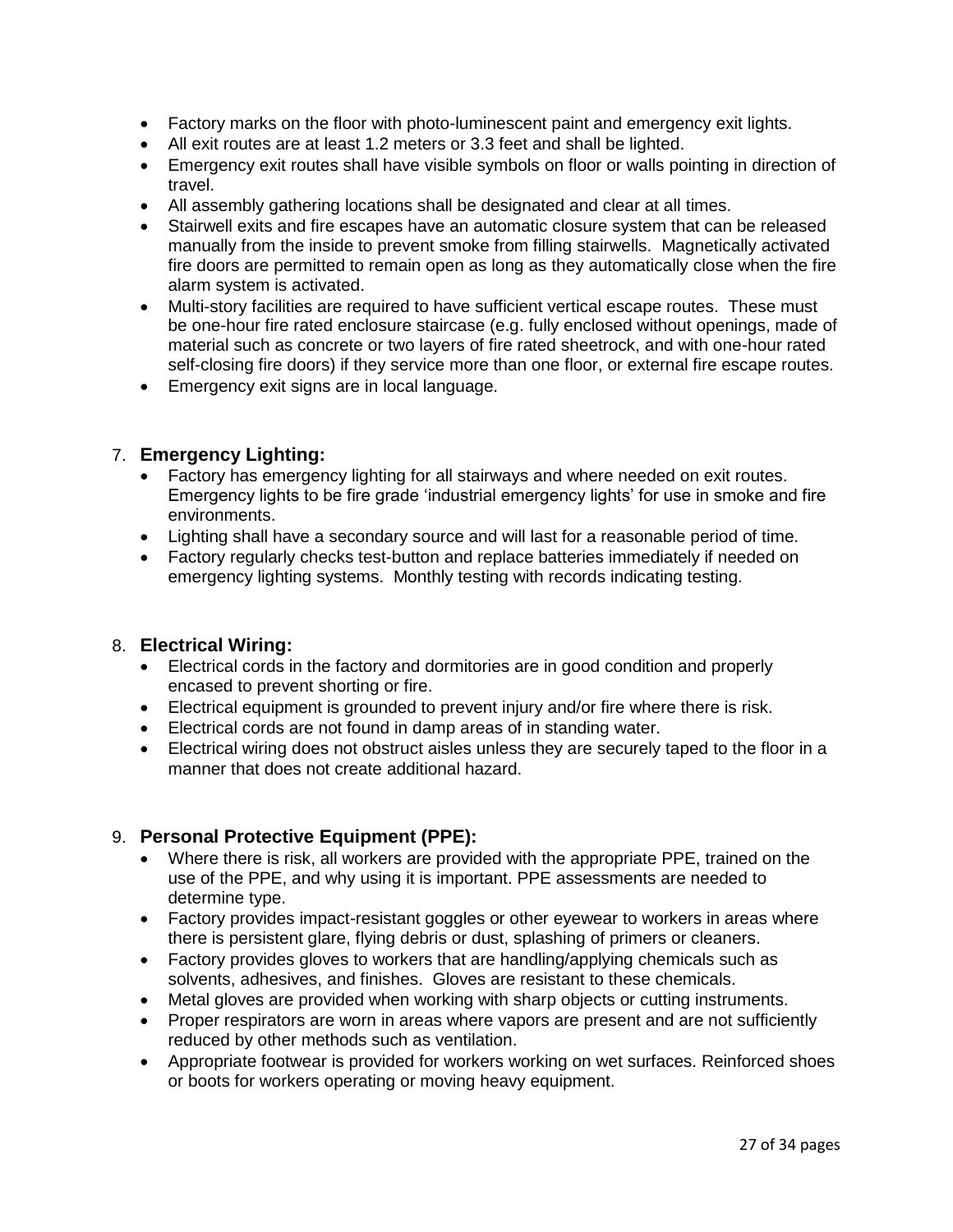- Dust masks are provided to minimize exposure to particulate matter such as dust or textile particles.
- Factory has signs, with the appropriate international symbol, showing what personal protective equipment should be worn when in this area.
- All workers are adequately and suitably informed by the factory of potential occupational hazards in the working environment due to air pollution, noise and vibration, and are instructed in the measures available for the prevention and control of, and protection against those hazards.

#### 10. **Noise Levels:**

- In high noise level areas, ear protection (ear plugs) is provided, potential hazards are communicated, and worker usage is enforced in an appropriate manner. {90 decibels are higher in an 8-hour period}
- Factory uses a sound meter to take periodic measurements of noise levels in the factory and keeps a record of sound levels in various work areas. Using a 3rd party for testing is suggested.

#### 11. **Lighting:**

- Factory has minimum illumination of 30 foot-candles (300 Lux) in work areas.
- Factory has a minimum illumination of 5 foot-candles (50 Lux) in corridors utilized as emergency routes.
- Factory uses a light meter to take periodic measurements of light levels in the factory and keeps a record of light levels in various work areas

#### 12. **Ventilation:**

- Factory has adequate ventilation system in work areas where chemicals are handled and where there is significant dust or material particles.
- Factory ensures that the daily average temperatures inside the factory do not exceed a differential of 10 degrees F (5.6 degrees C), with ambient temperatures outside the workplace building.
- Factory has ventilation system present in enclosed spaces

#### 13. **Hazardous Chemicals or Materials:**

- Factory stores chemicals in a separate area which is equipped with appropriate fire extinguishers, safety signs, ventilation, instructions on handling and disposal, and personal protective equipment for personnel.
- Factory is familiar with all chemicals on site and the potential health effects (see list of commonly found hazardous chemicals in manufacturing facilities at the end of this document).
- All workers handling hazardous chemicals or materials have undergone training on appropriate handling, emergency procedures and personal protective equipment.
- Explore opportunities for hazardous chemical/material minimization and document changes made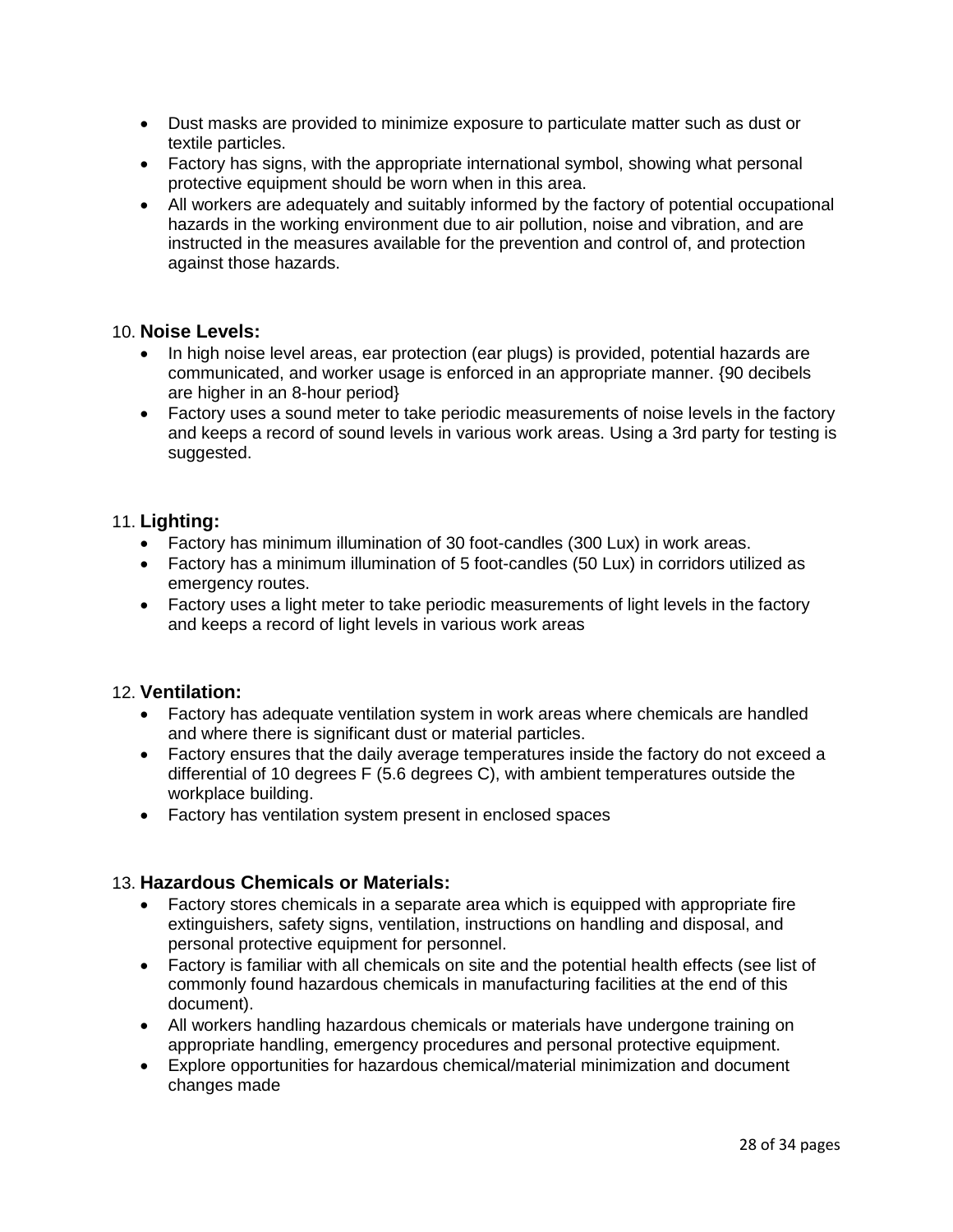#### 14. **Machine Guards:**

- Factory ensures that where there is risk (bar tack, button, overlock, grinding, snap machine, die cut, etc.) machines have the necessary safety devices and guards.
- Workers are trained on how to operate machinery in a safe and effective manner.
- A written maintenance plan exists which outlines machine inspections.
- Factory keeps records of machine, equipment and wiring inspections and repairs.
- Factory maintains records of permits for equipment such as elevators and any other types of equipment requiring special permits.

#### 15. **Medical Care:**

- Factory has a system in place to address severe injuries (such as an agreement with the local hospital, transportation arrangements, etc.).
- Factory has a medical clinic available on-site or near, to address basic health and injury needs.
- A schedule for medical personnel (doctors or nurses) is established to ensure that trained medical personnel are available during all working hours.
- Factory maintains copies of licenses for all applicable medical personnel.
- Post the medical clinic service days/hours, the nearest hospital's names and full address, and the police and fire station phone number on the notice board.
- Included in the personnel policy is a description of what medical care is available and how to access it by workers.
- A record of injuries is maintained at the factory to focus on how injuries can be reduced.

#### 16. **First Aid (General):**

- Factory has one properly stocked first aid kit available for every 100 workers.
- At a minimum, factory maintains standard first aid kits that include basic supplies such as bandages, scissors, gloves, gauze, eyewash solution, antiseptic ointment, and an emergency log.
- In cases where first aid supplies are locked for security reasons, supplies must be accessible to the first aid trained staff within 3 minutes.
- First aid stations are posted with a first aid sign and the names and photos of trained first aid personnel are posted.
- The first aid kit is inspected regularly and restocked when needed. Any expired items are disposed of and replaced.
- Factory trains an adequate number of personnel (production workers and supervisors) in first aid procedures.
- Records are maintained for workers seeking first aid to track injury/illness as well as remedy.

#### **First Aid Box Maintenance**

- Outside label lists staff members with certified first aid training (all shifts) and an emergency contact phone number.
- Inside label shows minimum contents and quantities.
- Contents periodically reviewed for relevance by designated staff.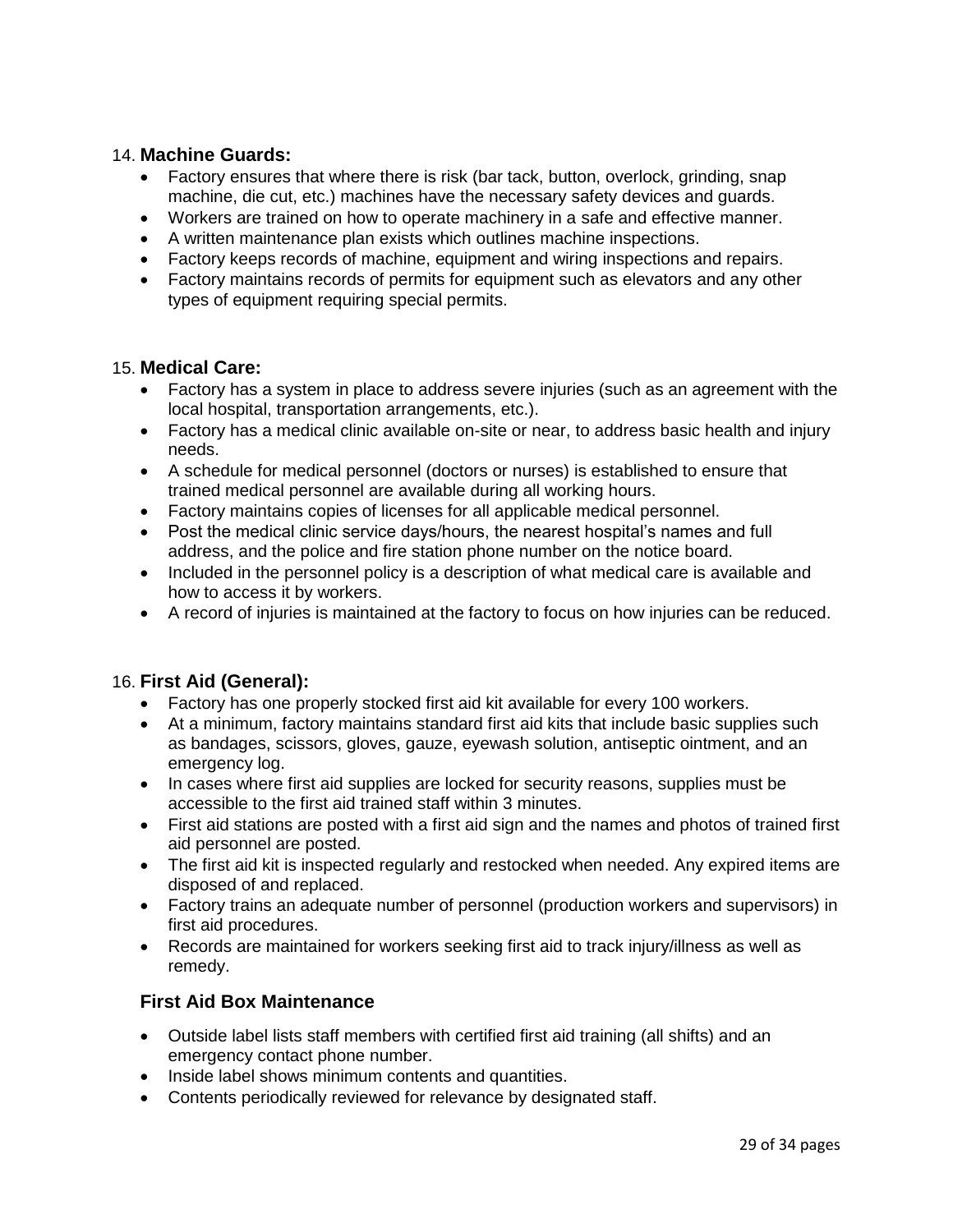- Box inspected regularly, written inspection record on file.
- Number of boxes: 1 per 100 workers, or a minimum of 1 box per production area.
- It is recommended that the first aid kit be unlocked during working hours.
- If locked, key must be within easy reach, and/or at least three workers with key are near the box.

#### **First Aid Training**

- Depending on the risk and size of the factory, each production area/shift has an adequate number of workers trained to treat common workplace industries.
- Factory keeps written, clearly defined procedures for common workplace injuries.

#### 17. **Toilets:**

- Factory has at least 1 toilet for the first 25 workers of a particular gender, with an additional toilet for each additional 40 workers of the same gender.
- Ventilation system exists to provide good circulation of air to reduce odors.
- Facilities provide adequate privacy (i.e. ability to lock doors, etc.).
- Factory has a cleaning and maintenance schedule with adequate janitorial staff to ensure that the facilities are clean and working at all times.
- Factory does not unreasonably restrict access to toilet facilities.
- Factory provides wash basins with cleansing agents or hand soap and hand towels or dryers.

#### 18. **Drinking Water:**

- Factory has purified/potable drinking water for each worker that is available at all times.
- Access to drinking water is not unreasonably restricted.
- Drinking water containers are kept clean and have adequate protections to restrict any type of contamination from getting into the water.
- Workers are provided separate drinking cups to prevent illness and contamination.
- Drinking water is tested periodically (i.e. every 6 months) to ensure that water is safe. Further, the test report is posted at the drinking water station.

#### 19. **Canteens:**

- Canteen staff ensures that any spoiled or questionable food is not utilized and properly disposed.
- Utensils, dishes and cookware are properly sanitized after use.
- If legally required, factory has the necessary inspections from government health officials and maintains records of these inspections.
- Factory prepares meals that are high quality and nutritious.
- Factory holds training for kitchen personnel in areas of hygienic food preparation and nutrition.
- If legally required, the canteen staff needs to log daily the food samples that were held back in refrigerator for 24 hours.
- If legally required, the canteen staff has a heath check at least annually and obtains a health certificate.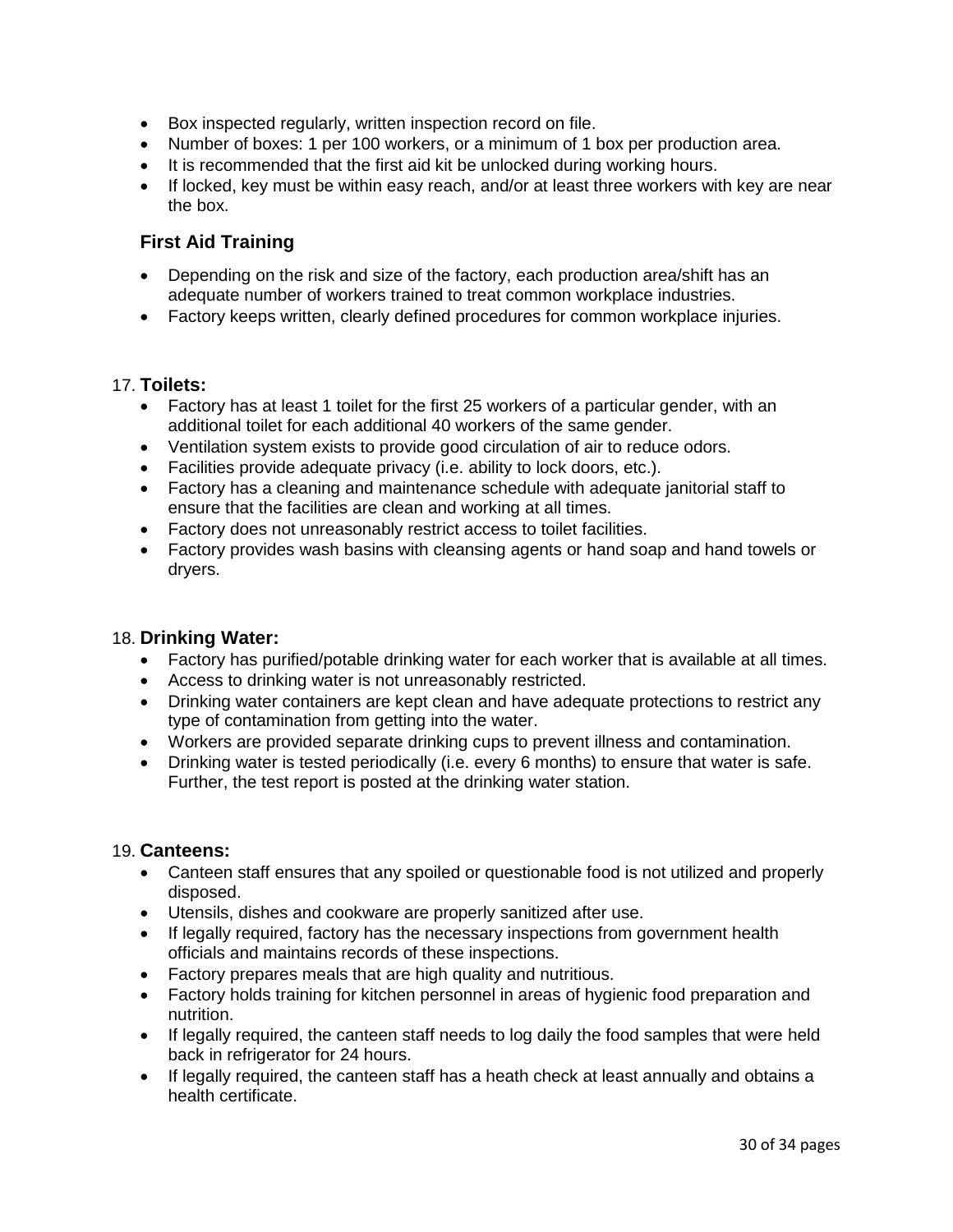#### 20. **Boiler Operation/Air Compressor:**

- If applicable, steam boiler must have operation certificate and maintenance record endorsed by local labor authority or certified safety inspector.
- If legally required, the operator of the boiler should be trained on its use with proper occupation certificate.
- The steam boiler should be placed in a separate, well-ventilated room. The safety check certificate should be posted on wall in room.
- Air Compressor and any air tank vessels shall meet local regulations.

#### 21. **Wastewater Treatment:**

- The wastewater from washing, dying operation or other hazardous liquid waste streams must be separated and treated before disposal.
- The wastewater system must have an official inspection certificate from recognized government authority, and post the copy of the certificate near the facility.

#### 22. **Dormitories:**

- All health and safety guidelines listed above are implemented in factory sponsored dormitory buildings.
- Factory provides a safe living environment for workers, and complies with all legal regulations regarding residential facilities, where provided.
- Dormitories are not located above any production or warehouse buildings.
- Each dormitory floor has at least 2 accessible, unlocked, and clearly marked exits leading to the outside.
- The minimum amount of square footage allocated per resident is 20 square feet per worker.
- Residents should have their own bed, an area for personal items and the ability to secure belongings.
- Toilets and showers provide adequate privacy.
- Water usage for showering and bathing should not be restricted and/or limited to unreasonable hours of operation.
- Dormitory has adequate lighting and ventilation to produce a comfortable living area.
- Male and Female workers are on separate floors.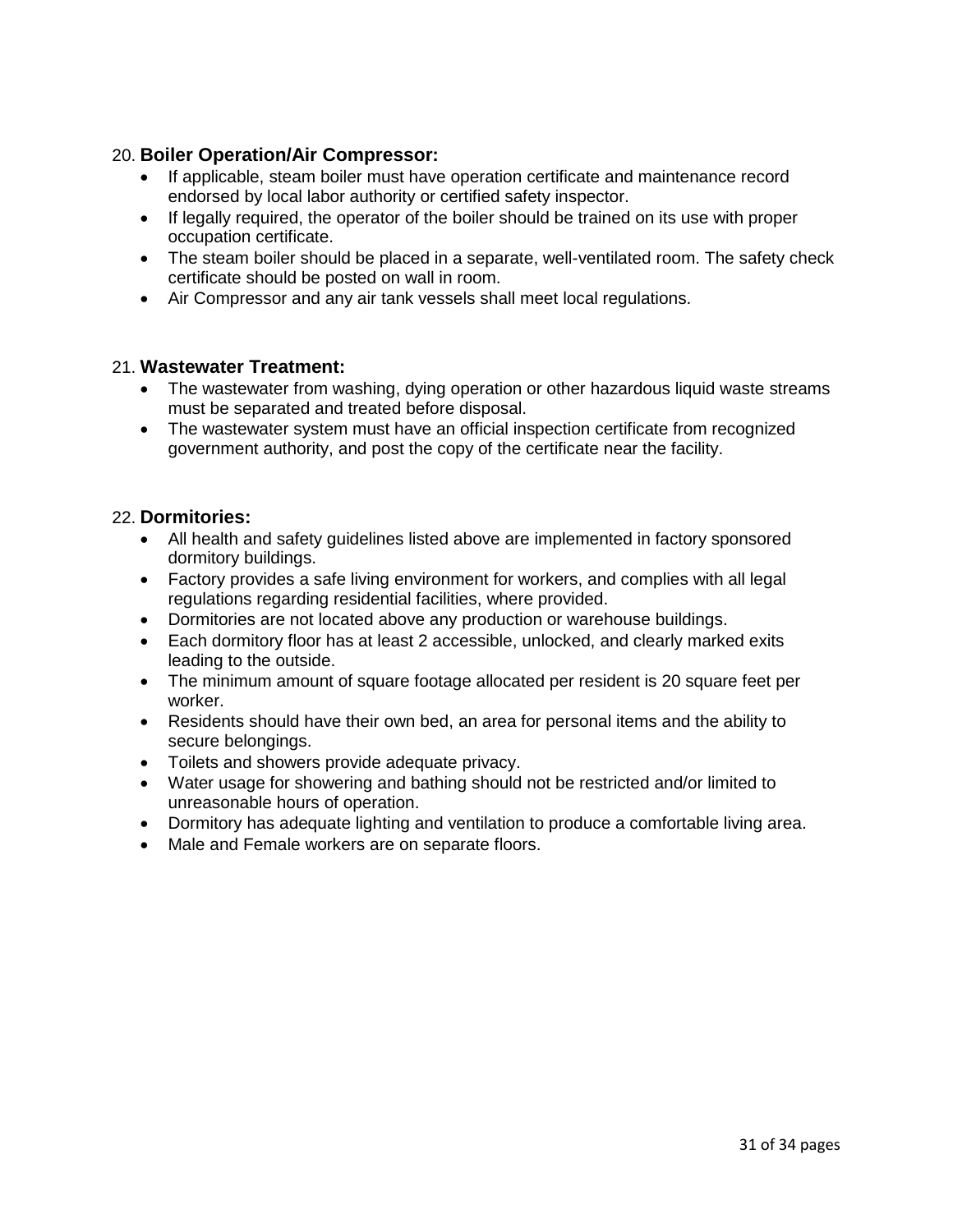## **Working Hours**

### Supplemental Guidelines

It is common for factories to encourage or require workers to work hours in excess of legal limits or to discourage or deny workers their right to a day of rest, vacation or sick leave.

To prevent this, the Wahl Clipper Workplace Standards requirement on working hours prohibits: (1) work in excess of the legal limits; (2) not providing at least one day off out of seven; and (3) the practice of not providing workers with all vacation, sick and other leave required by law. Where the law permits working hours beyond 60 in a week, the Global Compliance Program also requests that factories work no more than 60 hours per week.

With respect to working hours during peak production seasons, Wahl Clipper Corporation permits factories to work more than 60 hours in a week (regular and overtime) so long as the factory complies with the following 5 supplemental requirements:

- 1. It does not exceed 12 hours per day, 6 days per week for a total workweek of 72 hours;
- 2. One day off in seven is provided or workers are provided another day of rest during the next week. If work must be carried out on the rest day during peak season, it cannot occur more than once in a two-week time period.
- 3. Peak season is limited to no more than 4 months or 17 weeks distributed throughout a one-year period. The maximum 60-hour workweek for non-peak production should be employed for at least 8 months out of 12;
- 4. Workers are compensated for regular and overtime hours in accordance with local law
- 5. Workers are educated on the standard workweek and the factory seeks their willingness to work overtime hours. For workers not interested in working overtime, the factory must be supportive of their decision and will not, in any way, force or coerce them to work overtime hours.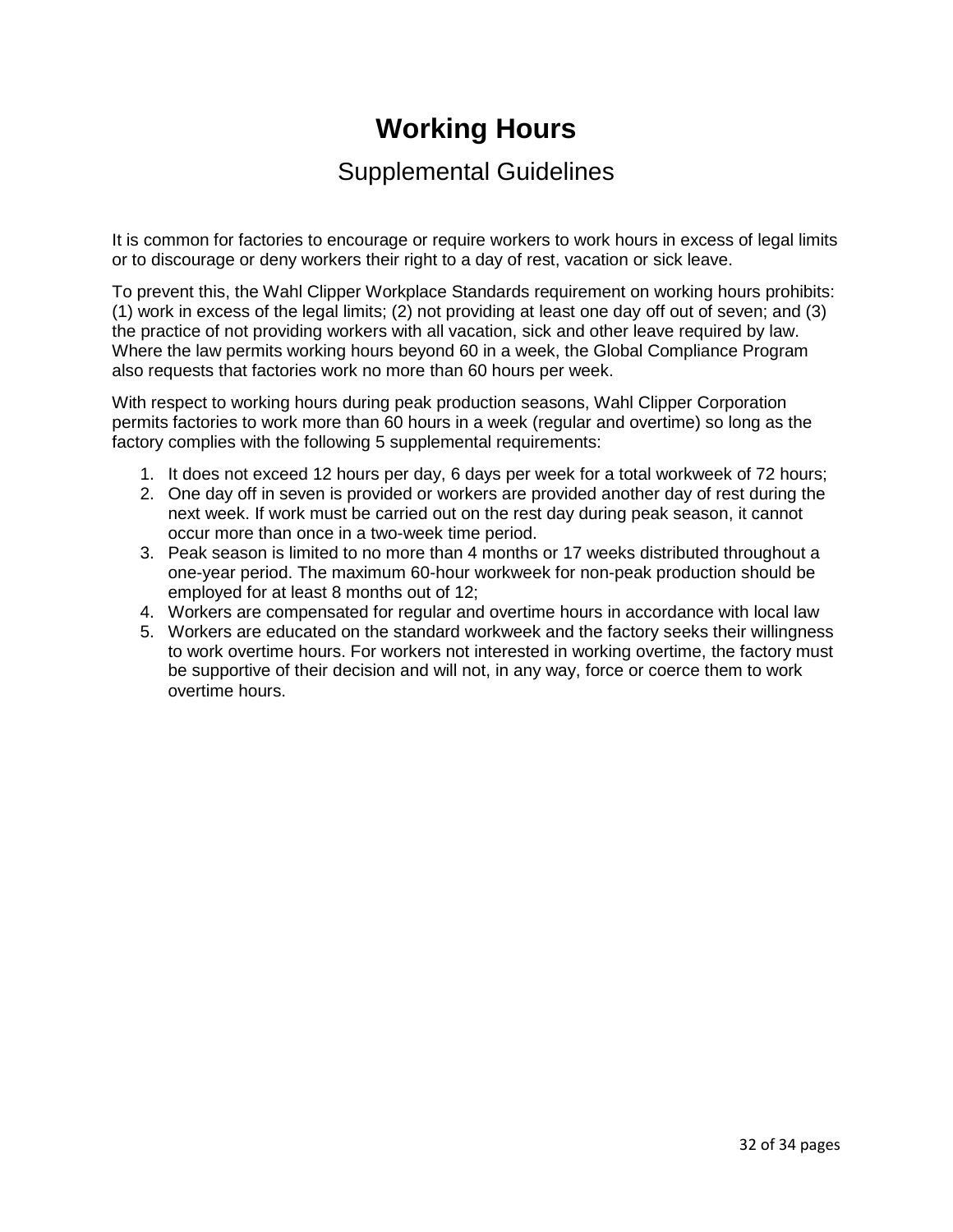## **Record Keeping**

## Supplemental Guidelines

The items bolded below are minimum requirements. In addition, all factories must comply with the specific legal requirements governing notices and record keeping. All other items listed below are suggestions or good practices adopted by "model" factories.

#### 1. **Personnel Files:**

- Each factory must maintain personnel files for each worker.
- Personnel files must include a copy of the best age verification documentation available in the country of manufacture (e.g. government, passport, travel document, social insurance card, etc.).
- Proof of the date of hire with the signature of the worker.
- Employment contracts must include category of employment, fixed period of employment (if applicable), employment terms including wages and benefits, and hours of work. The original employment contract must be in the language of the worker and signed by the employer and employee. The original must be given to the employee, and a copy should be available in the personnel file.
- Recent photo of the worker.
- Application for employment with basic information on the worker such as address, contact information, recommendations, experience and education.
- Written disciplinary actions taken against the worker, where applicable, including the signature from the worker acknowledging receipt of the disciplinary action.

#### 2. **Time Cards:**

- All factories use a time card, electronic bar card system, or attendance sheets to measure actual working hours for all production workers.
- If a time card or electronic bar card system is used, time measured must include in and out times at the start and end of each day.
- Attendance sheets may be used so long as they include time in and out each day, overtime hours, rest day hours, and the signatures of workers acknowledgement (on at least a weekly basis) confirming the accuracy and completeness of the attendance sheets.
- Time card records should be maintained for at least 1 year. Some countries require factories to maintain time card records for longer than 1 year.